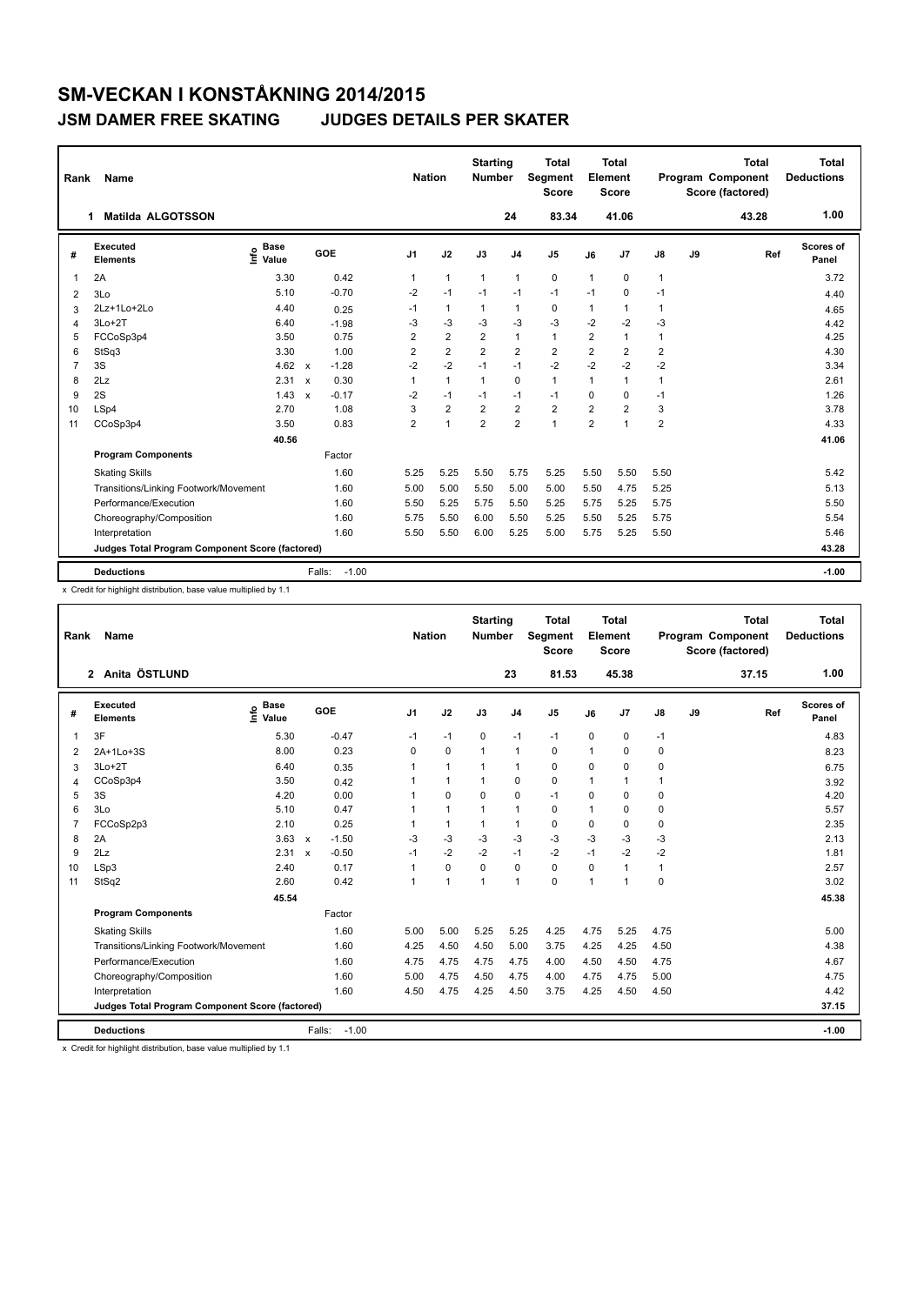| Rank           | <b>Name</b>                                     |                              |              |         |                | <b>Nation</b> |              | <b>Starting</b><br><b>Number</b> |                | <b>Total</b><br>Segment<br><b>Score</b> |              | <b>Total</b><br>Element<br><b>Score</b> |      |    | <b>Total</b><br>Program Component<br>Score (factored) | Total<br><b>Deductions</b> |
|----------------|-------------------------------------------------|------------------------------|--------------|---------|----------------|---------------|--------------|----------------------------------|----------------|-----------------------------------------|--------------|-----------------------------------------|------|----|-------------------------------------------------------|----------------------------|
|                | Clara CALLNE<br>3                               |                              |              |         |                |               |              |                                  | 14             | 71.74                                   |              | 37.07                                   |      |    | 34.67                                                 | 0.00                       |
| #              | Executed<br><b>Elements</b>                     | <b>Base</b><br>١nf٥<br>Value |              | GOE     | J <sub>1</sub> |               | J2           | J3                               | J <sub>4</sub> | J <sub>5</sub>                          | J6           | J7                                      | J8   | J9 | Ref                                                   | Scores of<br>Panel         |
| $\mathbf 1$    | $2A+2T$                                         | 4.60                         |              | 0.33    | 1              |               | $\mathbf{1}$ | $\mathbf{1}$                     | $\mathbf 0$    | $\pmb{0}$                               | $\mathbf{1}$ | 1                                       | 0    |    |                                                       | 4.93                       |
| 2              | 3S                                              | 4.20                         |              | $-0.23$ | $-1$           |               | $\mathbf 0$  | 0                                | $-1$           | $-1$                                    | $\Omega$     | $\Omega$                                | 0    |    |                                                       | 3.97                       |
| 3              | LSp4                                            | 2.70                         |              | 0.50    | 2              |               | $\mathbf{1}$ | 0                                | $\mathbf{1}$   | $\mathbf{1}$                            | $\mathbf{1}$ | 1                                       | 1    |    |                                                       | 3.20                       |
| 4              | 2Lz+1Lo+2S                                      | 3.90                         |              | $-0.30$ | $-1$           |               | $-2$         | $-1$                             | $-1$           | $\Omega$                                | $-1$         | $-1$                                    | $-1$ |    |                                                       | 3.60                       |
| 5              | 2F                                              | 1.90                         |              | 0.00    | $\Omega$       |               | $\mathbf 0$  | $\Omega$                         | $\mathbf 0$    | $\Omega$                                | $\Omega$     | $\Omega$                                | 0    |    |                                                       | 1.90                       |
| 6              | StSq2                                           | 2.60                         |              | 0.50    | 1              |               | $\mathbf{1}$ | $\mathbf{1}$                     | $\mathbf{1}$   | $\mathbf{1}$                            | 1            | 1                                       | 1    |    |                                                       | 3.10                       |
| $\overline{7}$ | 2A                                              | 3.63                         | $\mathsf{x}$ | 0.00    | 1              |               | $\Omega$     | $\Omega$                         | 0              | $\Omega$                                | $\Omega$     | 0                                       | 0    |    |                                                       | 3.63                       |
| 8              | $2Lz+2T$                                        | 3.74                         | $\mathsf{x}$ | 0.00    | $\Omega$       |               | 0            | $\Omega$                         | 0              | 0                                       | $\Omega$     | 0                                       | 0    |    |                                                       | 3.74                       |
| 9              | FCCoSp3p4                                       | 3.50                         |              | 0.17    | 1              |               | $\mathbf{1}$ | $\Omega$                         | $\Omega$       | $\Omega$                                | 1            | $\Omega$                                | 0    |    |                                                       | 3.67                       |
| 10             | 2Lo                                             | 1.98                         | $\mathsf{x}$ | $-0.15$ | $-1$           |               | $-1$         | 0                                | $\mathbf 0$    | $-1$                                    | $-1$         | 0                                       | 0    |    |                                                       | 1.83                       |
| 11             | CCoSp3p4                                        | 3.50                         |              | 0.00    | $\mathbf{1}$   |               | $\Omega$     | $\Omega$                         | $\Omega$       | $\Omega$                                | $\Omega$     | 0                                       | 0    |    |                                                       | 3.50                       |
|                |                                                 | 36.25                        |              |         |                |               |              |                                  |                |                                         |              |                                         |      |    |                                                       | 37.07                      |
|                | <b>Program Components</b>                       |                              |              | Factor  |                |               |              |                                  |                |                                         |              |                                         |      |    |                                                       |                            |
|                | <b>Skating Skills</b>                           |                              |              | 1.60    | 4.50           |               | 4.25         | 4.25                             | 4.25           | 4.25                                    | 4.50         | 4.50                                    | 4.50 |    |                                                       | 4.38                       |
|                | Transitions/Linking Footwork/Movement           |                              |              | 1.60    | 4.25           |               | 4.00         | 4.00                             | 4.00           | 4.00                                    | 4.25         | 4.00                                    | 4.50 |    |                                                       | 4.08                       |
|                | Performance/Execution                           |                              |              | 1.60    | 4.50           |               | 4.25         | 4.25                             | 4.00           | 4.50                                    | 4.50         | 4.50                                    | 4.75 |    |                                                       | 4.42                       |
|                | Choreography/Composition                        |                              |              | 1.60    | 4.75           |               | 4.25         | 4.50                             | 4.25           | 4.50                                    | 4.75         | 4.50                                    | 5.00 |    |                                                       | 4.54                       |
|                | Interpretation                                  |                              |              | 1.60    | 4.25           |               | 4.00         | 4.00                             | 4.25           | 4.25                                    | 4.50         | 4.25                                    | 5.00 |    |                                                       | 4.25                       |
|                | Judges Total Program Component Score (factored) |                              |              |         |                |               |              |                                  |                |                                         |              |                                         |      |    |                                                       | 34.67                      |
|                | <b>Deductions</b>                               |                              |              |         |                |               |              |                                  |                |                                         |              |                                         |      |    |                                                       | 0.00                       |

x Credit for highlight distribution, base value multiplied by 1.1

| Rank           | Name                                            |         |                      |                           |                   | <b>Nation</b>  |              | <b>Starting</b><br><b>Number</b> |                | <b>Total</b><br>Segment<br><b>Score</b> |                | <b>Total</b><br>Element<br><b>Score</b> |                         |    | <b>Total</b><br>Program Component<br>Score (factored) | <b>Total</b><br><b>Deductions</b> |
|----------------|-------------------------------------------------|---------|----------------------|---------------------------|-------------------|----------------|--------------|----------------------------------|----------------|-----------------------------------------|----------------|-----------------------------------------|-------------------------|----|-------------------------------------------------------|-----------------------------------|
|                | Josefin TALJEGÅRD<br>4                          |         |                      |                           |                   |                |              |                                  | 19             | 70.89                                   |                | 34.94                                   |                         |    | 36.95                                                 | 1.00                              |
| #              | Executed<br><b>Elements</b>                     | ۴ů      | <b>Base</b><br>Value |                           | GOE               | J1             | J2           | J3                               | J <sub>4</sub> | J <sub>5</sub>                          | J6             | J <sub>7</sub>                          | $\mathsf{J}8$           | J9 | Ref                                                   | Scores of<br>Panel                |
| 1              | 3T                                              |         | 4.10                 |                           | 0.23              | 1              | 1            | $-1$                             | $\mathbf 0$    | $-1$                                    | 1              | $\pmb{0}$                               | $\mathbf{1}$            |    |                                                       | 4.33                              |
| $\overline{2}$ | 3S                                              |         | 4.20                 |                           | $-2.10$           | $-3$           | $-3$         | -3                               | $-3$           | -3                                      | -3             | -3                                      | -3                      |    |                                                       | 2.10                              |
| 3              | 2A                                              |         | 3.30                 |                           | $-0.33$           | 0              | $-1$         | $-1$                             | $-1$           | $-1$                                    | 0              | $-1$                                    | 0                       |    |                                                       | 2.97                              |
| 4              | 3S+REP                                          |         | 2.94                 |                           | 0.00              | $\Omega$       | 0            | $\Omega$                         | 0              | $-1$                                    | $\Omega$       | $\mathbf 0$                             | 0                       |    |                                                       | 2.94                              |
| 5              | CCoSp3p4                                        |         | 3.50                 |                           | 0.58              | 1              | $\mathbf{1}$ | $\overline{2}$                   | $\overline{2}$ | $\mathbf{1}$                            | 1              | $\mathbf{1}$                            | 1                       |    |                                                       | 4.08                              |
| 6              | 2A<                                             | $\prec$ | $2.53 \times$        |                           | $-0.75$           | $-1$           | $-2$         | $-2$                             | $-2$           | $-2$                                    | $-1$           | $-1$                                    | $-1$                    |    |                                                       | 1.78                              |
| 7              | $2F+1L0$                                        |         | 2.64                 | $\boldsymbol{\mathsf{x}}$ | $-0.65$           | $-2$           | $-3$         | $-2$                             | $-2$           | $-2$                                    | $-3$           | $-2$                                    | $-2$                    |    |                                                       | 1.99                              |
| 8              | $2F+2Lo$                                        |         | 4.07 $\times$        |                           | 0.05              | 0              | 0            | 1                                | $\mathbf{1}$   | 0                                       | $\Omega$       | $\mathbf 0$                             | $-1$                    |    |                                                       | 4.12                              |
| 9              | LSp4                                            |         | 2.70                 |                           | 0.67              | 2              | $\mathbf{1}$ | $\overline{2}$                   | $\mathbf{1}$   | $\mathbf{1}$                            | $\overline{2}$ | $\mathbf{1}$                            | 1                       |    |                                                       | 3.37                              |
| 10             | StSq3                                           |         | 3.30                 |                           | 0.83              | $\overline{2}$ | $\mathbf{1}$ | $\overline{2}$                   | $\overline{2}$ | $\overline{2}$                          |                | $\blacktriangleleft$                    | $\overline{\mathbf{c}}$ |    |                                                       | 4.13                              |
| 11             | FCSp3                                           |         | 2.80                 |                           | 0.33              | 1              | 1            | $\mathbf 0$                      | 1              | 1                                       | $\mathbf 0$    | $\mathbf 0$                             | $\mathbf{1}$            |    |                                                       | 3.13                              |
|                |                                                 |         | 36.08                |                           |                   |                |              |                                  |                |                                         |                |                                         |                         |    |                                                       | 34.94                             |
|                | <b>Program Components</b>                       |         |                      |                           | Factor            |                |              |                                  |                |                                         |                |                                         |                         |    |                                                       |                                   |
|                | <b>Skating Skills</b>                           |         |                      |                           | 1.60              | 5.25           | 4.50         | 4.75                             | 4.75           | 5.00                                    | 4.50           | 4.50                                    | 4.50                    |    |                                                       | 4.67                              |
|                | Transitions/Linking Footwork/Movement           |         |                      |                           | 1.60              | 4.75           | 4.50         | 4.00                             | 4.25           | 4.50                                    | 4.00           | 3.75                                    | 4.75                    |    |                                                       | 4.33                              |
|                | Performance/Execution                           |         |                      |                           | 1.60              | 5.50           | 4.75         | 4.50                             | 4.50           | 4.75                                    | 4.50           | 4.50                                    | 4.75                    |    |                                                       | 4.63                              |
|                | Choreography/Composition                        |         |                      |                           | 1.60              | 5.75           | 4.75         | 4.50                             | 4.75           | 4.75                                    | 4.50           | 4.25                                    | 5.00                    |    |                                                       | 4.71                              |
|                | Interpretation                                  |         |                      |                           | 1.60              | 5.75           | 5.00         | 4.75                             | 4.75           | 4.50                                    | 4.25           | 4.50                                    | 5.00                    |    |                                                       | 4.75                              |
|                | Judges Total Program Component Score (factored) |         |                      |                           |                   |                |              |                                  |                |                                         |                |                                         |                         |    |                                                       | 36.95                             |
|                | <b>Deductions</b>                               |         |                      |                           | $-1.00$<br>Falls: |                |              |                                  |                |                                         |                |                                         |                         |    |                                                       | $-1.00$                           |

< Under-rotated jump x Credit for highlight distribution, base value multiplied by 1.1 REP Jump repetition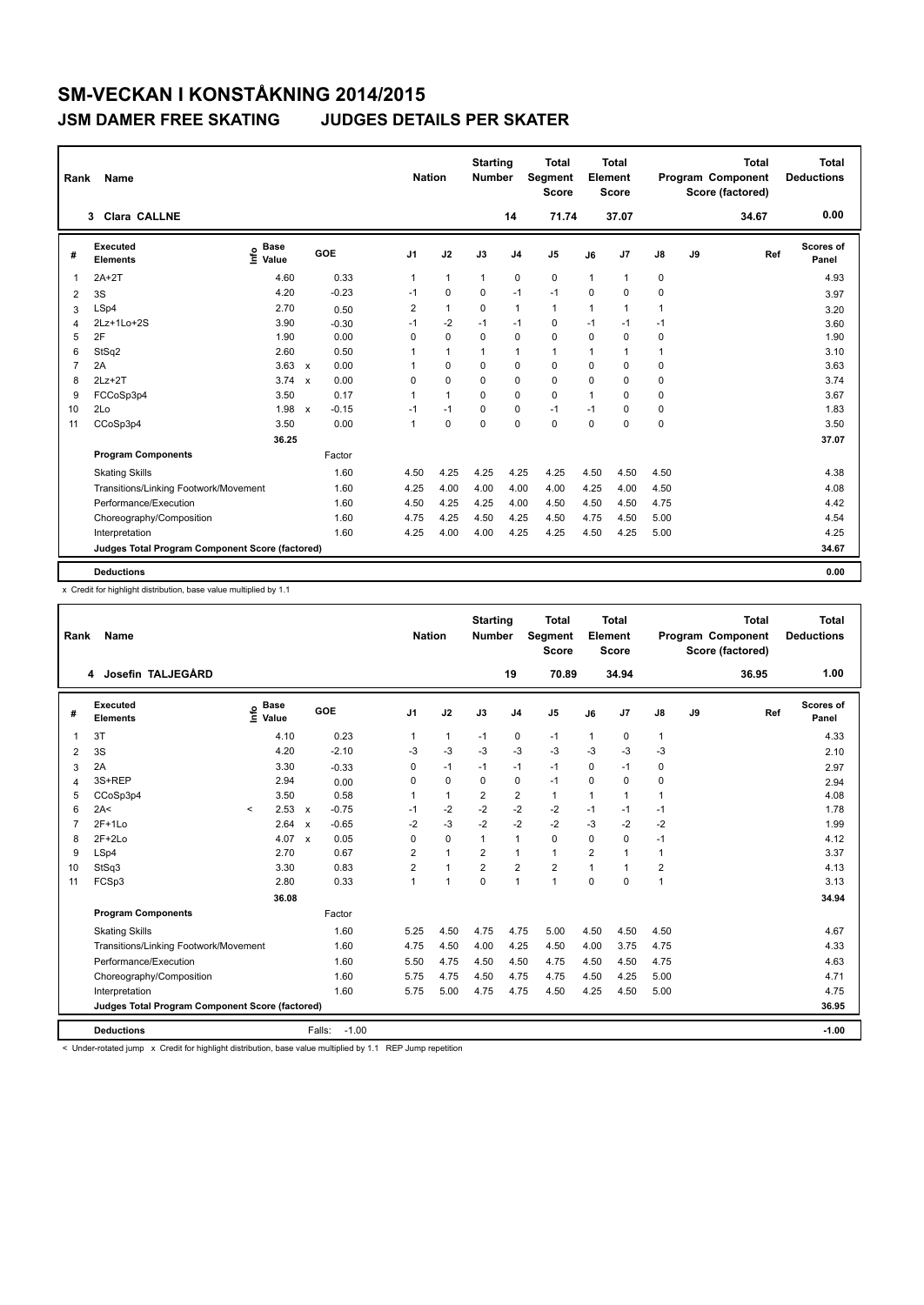| Rank           | <b>Name</b>                                     |         |                      |                           |         | <b>Nation</b>  |              | <b>Starting</b><br><b>Number</b> |                | <b>Total</b><br>Segment<br><b>Score</b> |              | <b>Total</b><br>Element<br><b>Score</b> |      |    | <b>Total</b><br>Program Component<br>Score (factored) | Total<br><b>Deductions</b> |
|----------------|-------------------------------------------------|---------|----------------------|---------------------------|---------|----------------|--------------|----------------------------------|----------------|-----------------------------------------|--------------|-----------------------------------------|------|----|-------------------------------------------------------|----------------------------|
|                | 5 Victoria ENGLUND                              |         |                      |                           |         |                |              |                                  | 22             | 68.59                                   |              | 33.83                                   |      |    | 34.76                                                 | 0.00                       |
| #              | Executed<br><b>Elements</b>                     | ۴ů      | <b>Base</b><br>Value |                           | GOE     | J <sub>1</sub> | J2           | J3                               | J <sub>4</sub> | J <sub>5</sub>                          | J6           | J7                                      | J8   | J9 | Ref                                                   | Scores of<br>Panel         |
| $\mathbf{1}$   | 3T+2A<+SEQ                                      | $\prec$ | 5.12                 |                           | $-0.70$ | $-1$           | $-1$         | $-1$                             | $-1$           | $-2$                                    | 0            | $-1$                                    | $-1$ |    |                                                       | 4.42                       |
| 2              | 3S                                              |         | 4.20                 |                           | $-1.52$ | $-2$           | $-2$         | $-2$                             | $-2$           | $-2$                                    | $-2$         | $-3$                                    | $-3$ |    |                                                       | 2.68                       |
| 3              | 3Lo                                             |         | 5.10                 |                           | $-0.70$ | $-1$           | $-1$         | $\Omega$                         | $-1$           | $-1$                                    | $-1$         | $-1$                                    | $-1$ |    |                                                       | 4.40                       |
| 4              | CCoSp3p4                                        |         | 3.50                 |                           | 0.42    | 1              | $\mathbf{1}$ | 1                                | $\mathbf{1}$   | $\Omega$                                | $\Omega$     | 1                                       | 1    |    |                                                       | 3.92                       |
| 5              | $2Lz+2T$                                        |         | 3.40                 |                           | 0.00    | $-2$           | $\mathbf 0$  | 1                                | $\mathbf 0$    | $\mathbf 0$                             | $\Omega$     | 0                                       | 0    |    |                                                       | 3.40                       |
| 6              | 1A                                              |         | 1.21                 | $\mathsf{x}$              | 0.00    | 1              | $\mathbf 0$  | $\mathbf 0$                      | $\mathbf 0$    | $\mathbf 0$                             | 0            | 0                                       | 0    |    |                                                       | 1.21                       |
| $\overline{7}$ | 2Lz                                             |         | 2.31                 | $\boldsymbol{\mathsf{x}}$ | $-0.55$ | $-2$           | $-2$         | $-2$                             | $-2$           | $-1$                                    | $-2$         | $-2$                                    | $-1$ |    |                                                       | 1.76                       |
| 8              | FCCoSp3p2                                       |         | 2.50                 |                           | $-0.35$ | $-1$           | $-1$         | $-2$                             | $-2$           | $-1$                                    | $\Omega$     | $-1$                                    | $-1$ |    |                                                       | 2.15                       |
| 9              | StSq3                                           |         | 3.30                 |                           | 0.50    | 1              | $\mathbf{1}$ | $\mathbf{1}$                     | $\mathbf{1}$   | $\mathbf{1}$                            | $\mathbf{1}$ | $\blacktriangleleft$                    | 0    |    |                                                       | 3.80                       |
| 10             | $2F+2T$                                         |         | 3.52                 | $\boldsymbol{\mathsf{x}}$ | 0.00    | 0              | $\mathbf 0$  | 1                                | $\mathbf 0$    | $\mathbf 0$                             | $\Omega$     | 0                                       | 0    |    |                                                       | 3.52                       |
| 11             | LSp3                                            |         | 2.40                 |                           | 0.17    | 1              | $\mathbf 0$  | 1                                | $\mathbf{1}$   | 0                                       | $\Omega$     | $\Omega$                                | 0    |    |                                                       | 2.57                       |
|                |                                                 |         | 36.56                |                           |         |                |              |                                  |                |                                         |              |                                         |      |    |                                                       | 33.83                      |
|                | <b>Program Components</b>                       |         |                      |                           | Factor  |                |              |                                  |                |                                         |              |                                         |      |    |                                                       |                            |
|                | <b>Skating Skills</b>                           |         |                      |                           | 1.60    | 4.75           | 4.50         | 4.75                             | 4.75           | 4.50                                    | 4.50         | 4.75                                    | 4.50 |    |                                                       | 4.63                       |
|                | Transitions/Linking Footwork/Movement           |         |                      |                           | 1.60    | 3.75           | 4.00         | 4.00                             | 4.00           | 4.00                                    | 4.25         | 4.00                                    | 3.50 |    |                                                       | 3.96                       |
|                | Performance/Execution                           |         |                      |                           | 1.60    | 4.25           | 4.50         | 4.50                             | 4.75           | 4.50                                    | 4.25         | 4.75                                    | 4.00 |    |                                                       | 4.46                       |
|                | Choreography/Composition                        |         |                      |                           | 1.60    | 4.50           | 4.50         | 4.25                             | 4.25           | 4.25                                    | 4.50         | 4.50                                    | 4.25 |    |                                                       | 4.38                       |
|                | Interpretation                                  |         |                      |                           | 1.60    | 4.25           | 4.25         | 4.50                             | 4.50           | 4.00                                    | 4.25         | 4.50                                    | 3.75 |    |                                                       | 4.29                       |
|                | Judges Total Program Component Score (factored) |         |                      |                           |         |                |              |                                  |                |                                         |              |                                         |      |    |                                                       | 34.76                      |
|                | <b>Deductions</b>                               |         |                      |                           |         |                |              |                                  |                |                                         |              |                                         |      |    |                                                       | 0.00                       |

< Under-rotated jump x Credit for highlight distribution, base value multiplied by 1.1

| Rank | Name                                            |      |                      |              |         | <b>Nation</b>  |          | <b>Starting</b><br><b>Number</b> |                | <b>Total</b><br>Segment<br><b>Score</b> |              | Total<br>Element<br><b>Score</b> |              |    | <b>Total</b><br>Program Component<br>Score (factored) | <b>Total</b><br><b>Deductions</b> |
|------|-------------------------------------------------|------|----------------------|--------------|---------|----------------|----------|----------------------------------|----------------|-----------------------------------------|--------------|----------------------------------|--------------|----|-------------------------------------------------------|-----------------------------------|
|      | Natasja REMSTEDT<br>6                           |      |                      |              |         |                |          |                                  | 21             | 65.09                                   |              | 30.88                            |              |    | 35.21                                                 | 1.00                              |
| #    | <b>Executed</b><br><b>Elements</b>              | lnfo | <b>Base</b><br>Value |              | GOE     | J <sub>1</sub> | J2       | J3                               | J <sub>4</sub> | J <sub>5</sub>                          | J6           | J <sub>7</sub>                   | J8           | J9 | Ref                                                   | <b>Scores of</b><br>Panel         |
| 1    | 2A                                              |      | 3.30                 |              | $-0.83$ | $-2$           | $-2$     | $-2$                             | $-1$           | $-2$                                    | $-1$         | $-1$                             | $-2$         |    |                                                       | 2.47                              |
| 2    | 3Lo                                             |      | 5.10                 |              | 0.12    | $\Omega$       | $\Omega$ | $\Omega$                         | $\mathbf{1}$   | 0                                       | $\mathbf{1}$ | $\Omega$                         | 0            |    |                                                       | 5.22                              |
| 3    | FCCoSp3p3                                       |      | 3.00                 |              | 0.17    | 1              | 1        | $-1$                             | 0              | 0                                       | 0            | $\overline{1}$                   | 0            |    |                                                       | 3.17                              |
| 4    | 2S                                              |      | 1.30                 |              | $-0.03$ | $-1$           | 0        | $\Omega$                         | 0              | 0                                       | $-1$         | 0                                | 0            |    |                                                       | 1.27                              |
| 5    | CSSp4                                           |      | 3.00                 |              | 0.42    | 0              | 1        | 0                                | $\mathbf{1}$   | $\mathbf{1}$                            | $\mathbf{1}$ | $\mathbf{1}$                     | $\mathbf{1}$ |    |                                                       | 3.42                              |
| 6    | 3S                                              |      | $4.62 \times$        |              | $-1.87$ | $-2$           | $-3$     | $-3$                             | $-2$           | $-3$                                    | $-2$         | $-3$                             | $-3$         |    |                                                       | 2.75                              |
|      | 3T<<                                            | <<   | 1.43                 | $\mathsf{x}$ | $-0.60$ | $-3$           | $-3$     | $-3$                             | $-3$           | $-3$                                    | $-3$         | $-3$                             | $-3$         |    |                                                       | 0.83                              |
| 8    | $2F+2T$                                         | ı    | $3.52 \times$        |              | $-0.35$ | $-2$           | $-1$     | $-1$                             | $-1$           | $-2$                                    | $-1$         | $-1$                             | $-1$         |    |                                                       | 3.17                              |
| 9    | 2Lz                                             |      | $2.31 \times$        |              | 0.00    | $-1$           | $\Omega$ | $\Omega$                         | 0              | $\Omega$                                | $\Omega$     | $\mathbf 0$                      | 0            |    |                                                       | 2.31                              |
| 10   | StSq2                                           |      | 2.60                 |              | 0.17    | $-1$           | $\Omega$ | $\Omega$                         | $\Omega$       | $\mathbf{1}$                            | 1            | $\overline{2}$                   | 0            |    |                                                       | 2.77                              |
| 11   | CCoSp3p4                                        |      | 3.50                 |              | 0.00    | $\mathbf 0$    | 0        | $\mathbf 0$                      | $-1$           | 0                                       | $\mathbf 0$  | $\mathbf 0$                      | $\mathbf 0$  |    |                                                       | 3.50                              |
|      |                                                 |      | 33.68                |              |         |                |          |                                  |                |                                         |              |                                  |              |    |                                                       | 30.88                             |
|      | <b>Program Components</b>                       |      |                      |              | Factor  |                |          |                                  |                |                                         |              |                                  |              |    |                                                       |                                   |
|      | <b>Skating Skills</b>                           |      |                      |              | 1.60    | 4.75           | 4.75     | 4.50                             | 4.50           | 4.75                                    | 4.75         | 4.75                             | 4.50         |    |                                                       | 4.67                              |
|      | Transitions/Linking Footwork/Movement           |      |                      |              | 1.60    | 4.25           | 4.25     | 4.00                             | 4.00           | 4.25                                    | 4.25         | 4.50                             | 4.00         |    |                                                       | 4.17                              |
|      | Performance/Execution                           |      |                      |              | 1.60    | 4.50           | 4.50     | 4.25                             | 4.00           | 4.50                                    | 4.50         | 4.75                             | 4.00         |    |                                                       | 4.38                              |
|      | Choreography/Composition                        |      |                      |              | 1.60    | 4.75           | 4.50     | 4.25                             | 4.50           | 4.50                                    | 4.50         | 5.00                             | 4.25         |    |                                                       | 4.50                              |
|      | Interpretation                                  |      |                      |              | 1.60    | 4.25           | 4.50     | 4.00                             | 4.25           | 4.50                                    | 4.25         | 4.50                             | 4.00         |    |                                                       | 4.29                              |
|      | Judges Total Program Component Score (factored) |      |                      |              |         |                |          |                                  |                |                                         |              |                                  |              |    |                                                       | 35.21                             |
|      | <b>Deductions</b>                               |      | Time violation:      |              | $-1.00$ |                |          |                                  |                |                                         |              |                                  |              |    |                                                       | $-1.00$                           |

<< Downgraded jump x Credit for highlight distribution, base value multiplied by 1.1 ! Not clear edge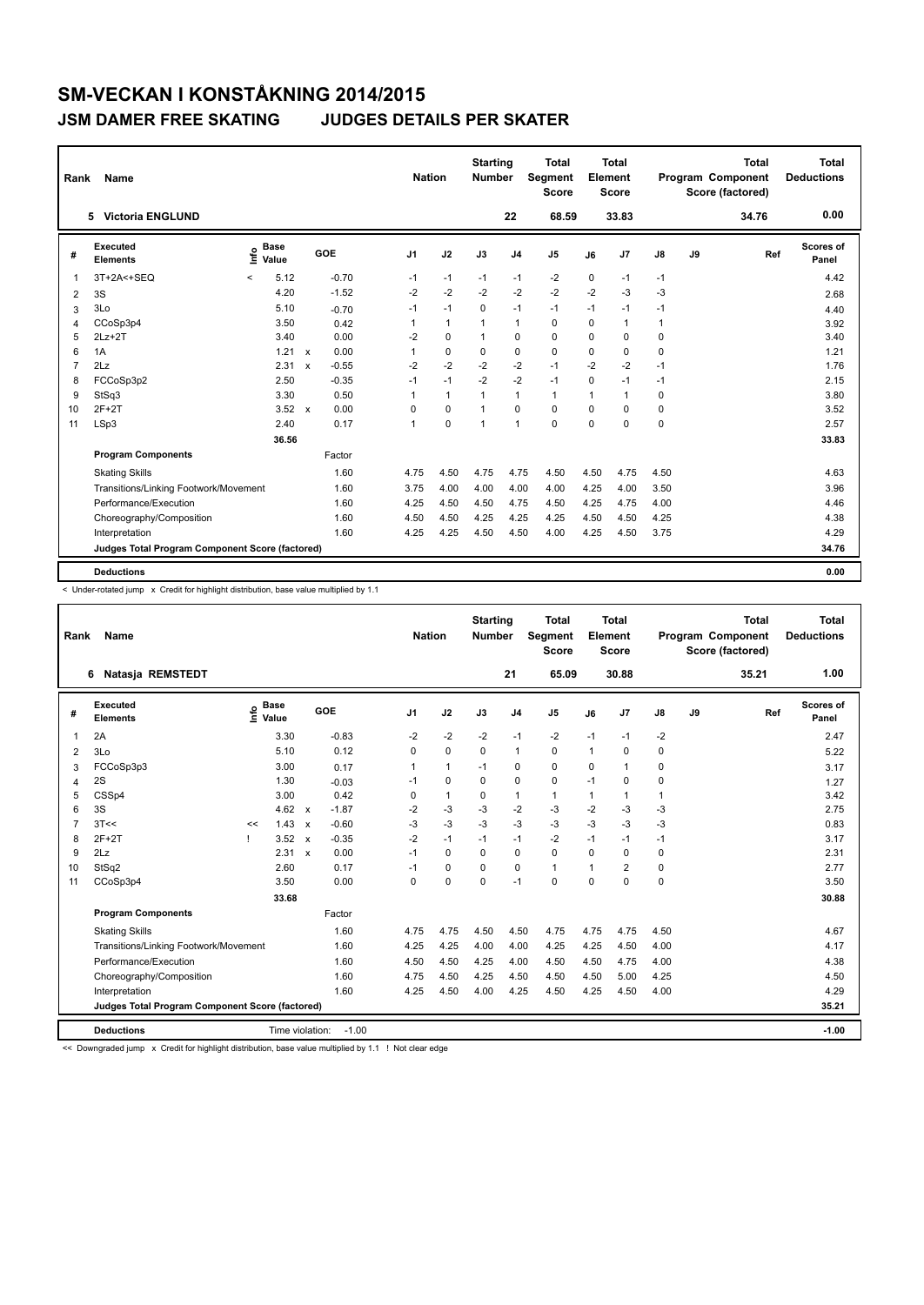| Rank           | <b>Name</b>                                     |         |                      |                           |         | <b>Nation</b>  |              | <b>Starting</b><br><b>Number</b> |                | <b>Total</b><br><b>Segment</b><br><b>Score</b> |              | <b>Total</b><br>Element<br>Score |      |    | <b>Total</b><br>Program Component<br>Score (factored) | Total<br><b>Deductions</b> |
|----------------|-------------------------------------------------|---------|----------------------|---------------------------|---------|----------------|--------------|----------------------------------|----------------|------------------------------------------------|--------------|----------------------------------|------|----|-------------------------------------------------------|----------------------------|
|                | 7 Sabina LÖÖF                                   |         |                      |                           |         |                |              |                                  | 11             | 63.21                                          |              | 31.53                            |      |    | 31.68                                                 | 0.00                       |
| #              | Executed<br><b>Elements</b>                     | lnfo    | <b>Base</b><br>Value |                           | GOE     | J <sub>1</sub> | J2           | J3                               | J <sub>4</sub> | J <sub>5</sub>                                 | J6           | J7                               | J8   | J9 | Ref                                                   | Scores of<br>Panel         |
| $\mathbf 1$    | 2A                                              |         | 3.30                 |                           | 0.08    | 1              | $\mathbf 0$  | $\mathbf 0$                      | $\mathbf 0$    | $\mathbf 0$                                    | $\mathbf{1}$ | 0                                | 0    |    |                                                       | 3.38                       |
| 2              | $2F+2T$                                         |         | 3.20                 |                           | 0.00    | $\Omega$       | $\mathbf 0$  | $\Omega$                         | $-1$           | 0                                              | $\Omega$     | 0                                | 0    |    |                                                       | 3.20                       |
| 3              | 2A                                              |         | 3.30                 |                           | 0.00    | 0              | $\mathbf 0$  | 0                                | $\mathbf 0$    | $\mathbf 0$                                    | 0            | 0                                | 0    |    |                                                       | 3.30                       |
| $\overline{4}$ | FCCoSp3p4                                       |         | 3.50                 |                           | 0.03    | $\Omega$       | $\mathbf{1}$ | 1                                | 0              | $-1$                                           | $-1$         | $\Omega$                         | 0    |    |                                                       | 3.53                       |
| 5              | $2F+2T<$                                        | $\prec$ | 2.80                 |                           | $-0.55$ | $-2$           | $-2$         | $-2$                             | $-2$           | $-2$                                           | $-1$         | $-1$                             | $-2$ |    |                                                       | 2.25                       |
| 6              | 2Lo+1Lo+2S                                      |         | 3.96                 | $\mathsf{x}$              | $-0.25$ | $-1$           | $-1$         | $\mathbf 0$                      | $-1$           | $-1$                                           | $-1$         | 0                                | $-1$ |    |                                                       | 3.71                       |
| $\overline{7}$ | LSp3                                            |         | 2.40                 |                           | 0.50    | $\mathbf{1}$   | $\mathbf{1}$ | $\mathbf{1}$                     | $\mathbf{1}$   | $\Omega$                                       | 1            | 1                                | 1    |    |                                                       | 2.90                       |
| 8              | StSq2                                           |         | 2.60                 |                           | 0.25    | 1              | $\mathbf{1}$ | $\mathbf 0$                      | $\mathbf{1}$   | $\mathbf 0$                                    | 1            | 0                                | 0    |    |                                                       | 2.85                       |
| 9              | 2S                                              |         | 1.43                 | $\mathbf{x}$              | 0.00    | $\Omega$       | $\Omega$     | $\Omega$                         | $\mathbf 0$    | $\mathbf 0$                                    | $\Omega$     | 0                                | 0    |    |                                                       | 1.43                       |
| 10             | 2Lo                                             |         | 1.98                 | $\boldsymbol{\mathsf{x}}$ | 0.00    | 0              | $\mathbf 0$  | $\mathbf 0$                      | $\mathbf 0$    | $\mathbf 0$                                    | 0            | 0                                | 0    |    |                                                       | 1.98                       |
| 11             | CCoSp3p3                                        |         | 3.00                 |                           | 0.00    | 1              | $\mathbf 0$  | $\Omega$                         | $\Omega$       | $\Omega$                                       | $\Omega$     | 0                                | 0    |    |                                                       | 3.00                       |
|                |                                                 |         | 31.47                |                           |         |                |              |                                  |                |                                                |              |                                  |      |    |                                                       | 31.53                      |
|                | <b>Program Components</b>                       |         |                      |                           | Factor  |                |              |                                  |                |                                                |              |                                  |      |    |                                                       |                            |
|                | <b>Skating Skills</b>                           |         |                      |                           | 1.60    | 4.25           | 4.00         | 4.00                             | 4.25           | 3.75                                           | 4.25         | 4.25                             | 3.75 |    |                                                       | 4.08                       |
|                | Transitions/Linking Footwork/Movement           |         |                      |                           | 1.60    | 4.00           | 3.75         | 3.50                             | 3.75           | 3.50                                           | 4.25         | 3.50                             | 3.25 |    |                                                       | 3.67                       |
|                | Performance/Execution                           |         |                      |                           | 1.60    | 4.50           | 4.00         | 4.25                             | 4.00           | 4.00                                           | 4.50         | 4.00                             | 3.75 |    |                                                       | 4.13                       |
|                | Choreography/Composition                        |         |                      |                           | 1.60    | 4.50           | 3.75         | 4.00                             | 4.00           | 4.00                                           | 4.25         | 4.00                             | 3.75 |    |                                                       | 4.00                       |
|                | Interpretation                                  |         |                      |                           | 1.60    | 4.25           | 4.00         | 4.00                             | 3.75           | 3.75                                           | 4.25         | 3.75                             | 3.50 |    |                                                       | 3.92                       |
|                | Judges Total Program Component Score (factored) |         |                      |                           |         |                |              |                                  |                |                                                |              |                                  |      |    |                                                       | 31.68                      |
|                | <b>Deductions</b>                               |         |                      |                           |         |                |              |                                  |                |                                                |              |                                  |      |    |                                                       | 0.00                       |

< Under-rotated jump x Credit for highlight distribution, base value multiplied by 1.1

| Rank           | Name                                            |                                  |              |                   | <b>Nation</b>  |              | <b>Starting</b><br><b>Number</b> |                | <b>Total</b><br>Segment<br><b>Score</b> |                | <b>Total</b><br>Element<br><b>Score</b> |               |    | <b>Total</b><br>Program Component<br>Score (factored) |     | <b>Total</b><br><b>Deductions</b> |
|----------------|-------------------------------------------------|----------------------------------|--------------|-------------------|----------------|--------------|----------------------------------|----------------|-----------------------------------------|----------------|-----------------------------------------|---------------|----|-------------------------------------------------------|-----|-----------------------------------|
|                | <b>Louise JENSEN</b><br>8                       |                                  |              |                   |                |              |                                  | 17             | 62.59                                   |                | 30.52                                   |               |    | 33.07                                                 |     | 1.00                              |
| #              | Executed<br><b>Elements</b>                     | <b>Base</b><br>e Base<br>E Value |              | GOE               | J <sub>1</sub> | J2           | J3                               | J <sub>4</sub> | J5                                      | J6             | J7                                      | $\mathsf{J}8$ | J9 |                                                       | Ref | Scores of<br>Panel                |
| 1              | 2A                                              | 3.30                             |              | 0.50              | 1              | $\mathbf{1}$ | $\mathbf{1}$                     | $\mathbf{1}$   | 0                                       | $\mathbf{1}$   | $\mathbf{1}$                            | $\mathbf{1}$  |    |                                                       |     | 3.80                              |
| $\overline{2}$ | 3T                                              | 4.10                             |              | $-1.40$           | $-2$           | $-2$         | $-2$                             | $-2$           | $-2$                                    | $-1$           | $-2$                                    | $-2$          |    |                                                       |     | 2.70                              |
| 3              | 1S                                              | 0.40                             |              | 0.00              | $\Omega$       | 0            | 0                                | $\mathbf 0$    | 0                                       | $\Omega$       | $\mathbf 0$                             | 0             |    |                                                       |     | 0.40                              |
| $\overline{4}$ | LSp2                                            | 1.90                             |              | 0.00              | 0              | 0            | 0                                | $\mathbf 0$    | 0                                       | 0              | $\mathbf 0$                             | 0             |    |                                                       |     | 1.90                              |
| 5              | $2F+2T$                                         | 3.20                             |              | 0.30              | 1              | $\mathbf{1}$ | $\overline{1}$                   | $\mathbf{1}$   | $\mathbf{1}$                            | $\overline{2}$ | $\blacktriangleleft$                    | 1             |    |                                                       |     | 3.50                              |
| 6              | 2Lz                                             | 2.10                             |              | $-0.10$           | $-1$           | $-1$         | 0                                | $\mathbf 0$    | 0                                       | 0              | $-1$                                    | 0             |    |                                                       |     | 2.00                              |
| 7              | FCSp2                                           | 2.30                             |              | $-0.25$           | $-1$           | $-1$         | $-1$                             | $-2$           | 0                                       | $-1$           | 0                                       | $-1$          |    |                                                       |     | 2.05                              |
| 8              | $2Lz+2T$                                        | 3.74                             | $\mathsf{x}$ | $-0.90$           | $-3$           | $-3$         | $-2$                             | $-3$           | $-3$                                    | $-3$           | $-3$                                    | $-3$          |    |                                                       |     | 2.84                              |
| 9              | CCoSp3p4                                        | 3.50                             |              | $-0.05$           | 1              | $\mathbf 0$  | $-1$                             | $\Omega$       | $\Omega$                                | $\Omega$       | $-1$                                    | 0             |    |                                                       |     | 3.45                              |
| 10             | StSq3                                           | 3.30                             |              | 0.42              | 0              | $\mathbf{1}$ | $\mathbf{1}$                     | $\mathbf{1}$   | $\mathbf{1}$                            | 1              | $\mathbf{1}$                            | 0             |    |                                                       |     | 3.72                              |
| 11             | 2F+2A+SEQ                                       | $4.58 \times$                    |              | $-0.42$           | $-1$           | $-1$         | $-1$                             | $-1$           | $-1$                                    | $\Omega$       | $\Omega$                                | $-1$          |    |                                                       |     | 4.16                              |
|                |                                                 | 32.42                            |              |                   |                |              |                                  |                |                                         |                |                                         |               |    |                                                       |     | 30.52                             |
|                | <b>Program Components</b>                       |                                  |              | Factor            |                |              |                                  |                |                                         |                |                                         |               |    |                                                       |     |                                   |
|                | <b>Skating Skills</b>                           |                                  |              | 1.60              | 4.25           | 4.50         | 4.50                             | 4.25           | 4.50                                    | 4.50           | 4.50                                    | 4.00          |    |                                                       |     | 4.42                              |
|                | Transitions/Linking Footwork/Movement           |                                  |              | 1.60              | 3.50           | 4.00         | 3.75                             | 3.50           | 4.00                                    | 4.00           | 4.00                                    | 3.50          |    |                                                       |     | 3.79                              |
|                | Performance/Execution                           |                                  |              | 1.60              | 4.25           | 4.25         | 4.25                             | 4.50           | 4.25                                    | 4.25           | 4.25                                    | 4.00          |    |                                                       |     | 4.25                              |
|                | Choreography/Composition                        |                                  |              | 1.60              | 4.25           | 4.00         | 4.00                             | 4.00           | 4.25                                    | 4.50           | 4.25                                    | 4.00          |    |                                                       |     | 4.13                              |
|                | Interpretation                                  |                                  |              | 1.60              | 4.00           | 4.00         | 4.50                             | 4.00           | 4.00                                    | 4.25           | 4.25                                    | 3.75          |    |                                                       |     | 4.08                              |
|                | Judges Total Program Component Score (factored) |                                  |              |                   |                |              |                                  |                |                                         |                |                                         |               |    |                                                       |     | 33.07                             |
|                | <b>Deductions</b>                               |                                  |              | $-1.00$<br>Falls: |                |              |                                  |                |                                         |                |                                         |               |    |                                                       |     | $-1.00$                           |

x Credit for highlight distribution, base value multiplied by 1.1 ! Not clear edge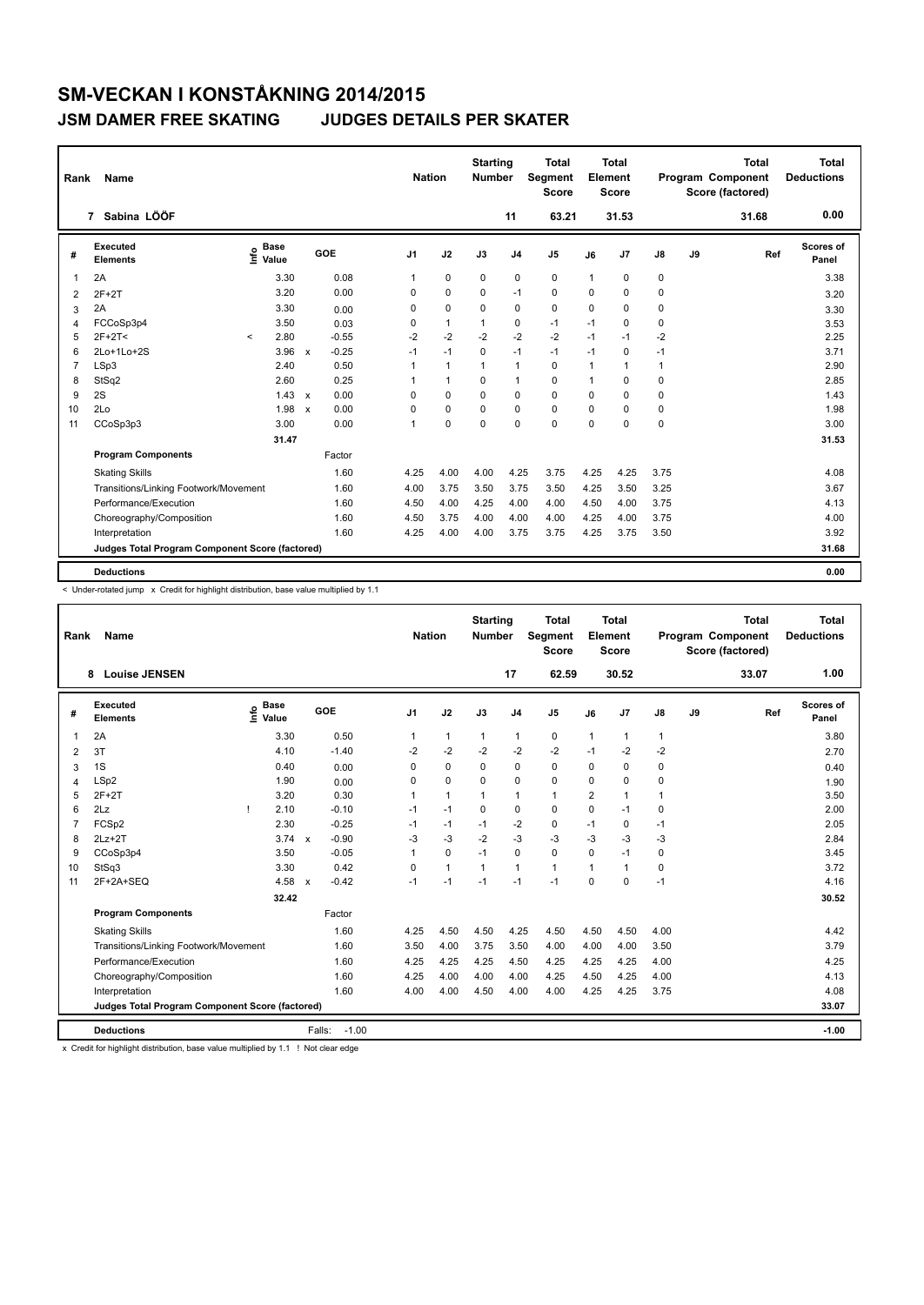| Rank           | Name                                            |    |                      |                           |         | <b>Nation</b>  |              | <b>Starting</b><br><b>Number</b> |                | <b>Total</b><br>Segment<br><b>Score</b> |              | <b>Total</b><br>Element<br>Score |               |    | <b>Total</b><br>Program Component<br>Score (factored) | Total<br><b>Deductions</b> |
|----------------|-------------------------------------------------|----|----------------------|---------------------------|---------|----------------|--------------|----------------------------------|----------------|-----------------------------------------|--------------|----------------------------------|---------------|----|-------------------------------------------------------|----------------------------|
|                | Elin SIEVERT<br>9                               |    |                      |                           |         |                |              |                                  | 20             | 62.47                                   |              | 30.32                            |               |    | 32.15                                                 | 0.00                       |
| #              | Executed<br><b>Elements</b>                     | ۴ů | <b>Base</b><br>Value |                           | GOE     | J <sub>1</sub> | J2           | J3                               | J <sub>4</sub> | J <sub>5</sub>                          | J6           | J7                               | $\mathsf{J}8$ | J9 | Ref                                                   | Scores of<br>Panel         |
| 1              | 2S<<                                            | << | 0.40                 |                           | $-0.30$ | $-3$           | $-3$         | $-3$                             | $-3$           | $-3$                                    | $-3$         | $-3$                             | $-3$          |    |                                                       | 0.10                       |
| 2              | 2A                                              |    | 3.30                 |                           | 0.17    | 0              | $\mathbf{1}$ | $\mathbf{1}$                     | $\mathbf{1}$   | $\mathbf 0$                             | $\Omega$     | 0                                | 0             |    |                                                       | 3.47                       |
| 3              | 2F                                              |    | 1.90                 |                           | 0.30    | 1              | $\mathbf{1}$ | $\overline{1}$                   | $\mathbf{1}$   | $\mathbf{1}$                            | 0            | 1                                | 1             |    |                                                       | 2.20                       |
| $\overline{4}$ | FCSp4                                           |    | 3.20                 |                           | 0.25    | 0              | $\mathbf{1}$ | $\mathbf{1}$                     | $\mathbf{1}$   | 0                                       | 0            | 0                                | $\mathbf{1}$  |    |                                                       | 3.45                       |
| 5              | 3S                                              |    | 4.20                 |                           | $-1.40$ | $-2$           | $-2$         | $-2$                             | $-2$           | $-2$                                    | $-2$         | $-2$                             | $-2$          |    |                                                       | 2.80                       |
| 6              | 2A                                              |    | 3.63                 | $\boldsymbol{\mathsf{x}}$ | $-1.33$ | $-2$           | $-2$         | $-2$                             | $-3$           | $-3$                                    | $-3$         | $-3$                             | $-3$          |    |                                                       | 2.30                       |
| $\overline{7}$ | LSp4                                            |    | 2.70                 |                           | 0.58    | 1              | $\mathbf{1}$ | $\overline{2}$                   | $\overline{2}$ | $\mathbf{1}$                            | 1            | $\mathbf{1}$                     | 1             |    |                                                       | 3.28                       |
| 8              | $2Lz+2Lo$                                       |    | 4.29                 | $\boldsymbol{\mathsf{x}}$ | 0.00    | 0              | $\mathbf 0$  | $\Omega$                         | $\mathbf 0$    | $\mathbf 0$                             | $\Omega$     | 0                                | 0             |    |                                                       | 4.29                       |
| 9              | StSq3                                           |    | 3.30                 |                           | 0.00    | 0              | $\mathbf 0$  | $-1$                             | $\mathbf 0$    | $\mathbf{1}$                            | $\Omega$     | 0                                | 0             |    |                                                       | 3.30                       |
| 10             | $1$ Lze $+2$ T                                  | e  | 1.98                 | $\boldsymbol{\mathsf{x}}$ | $-0.43$ | $-2$           | $-2$         | $-2$                             | $-2$           | $-2$                                    | $-3$         | $-2$                             | $-3$          |    |                                                       | 1.55                       |
| 11             | CCoSp3p4                                        |    | 3.50                 |                           | 0.08    | $\Omega$       | $\mathbf 0$  | $\Omega$                         | $\Omega$       | $\Omega$                                | $\mathbf{1}$ | $\Omega$                         | 1             |    |                                                       | 3.58                       |
|                |                                                 |    | 32.40                |                           |         |                |              |                                  |                |                                         |              |                                  |               |    |                                                       | 30.32                      |
|                | <b>Program Components</b>                       |    |                      |                           | Factor  |                |              |                                  |                |                                         |              |                                  |               |    |                                                       |                            |
|                | <b>Skating Skills</b>                           |    |                      |                           | 1.60    | 4.00           | 4.50         | 4.25                             | 4.50           | 4.25                                    | 4.00         | 4.00                             | 4.25          |    |                                                       | 4.21                       |
|                | Transitions/Linking Footwork/Movement           |    |                      |                           | 1.60    | 3.50           | 3.75         | 3.75                             | 4.00           | 3.75                                    | 3.75         | 3.75                             | 3.75          |    |                                                       | 3.75                       |
|                | Performance/Execution                           |    |                      |                           | 1.60    | 3.75           | 4.25         | 4.00                             | 4.25           | 4.25                                    | 4.00         | 4.00                             | 4.00          |    |                                                       | 4.08                       |
|                | Choreography/Composition                        |    |                      |                           | 1.60    | 4.00           | 4.25         | 4.25                             | 4.50           | 4.25                                    | 4.00         | 4.25                             | 4.00          |    |                                                       | 4.17                       |
|                | Interpretation                                  |    |                      |                           | 1.60    | 3.75           | 4.00         | 4.00                             | 4.00           | 4.00                                    | 3.75         | 3.75                             | 3.75          |    |                                                       | 3.88                       |
|                | Judges Total Program Component Score (factored) |    |                      |                           |         |                |              |                                  |                |                                         |              |                                  |               |    |                                                       | 32.15                      |
|                | <b>Deductions</b>                               |    |                      |                           |         |                |              |                                  |                |                                         |              |                                  |               |    |                                                       | 0.00                       |

<< Downgraded jump x Credit for highlight distribution, base value multiplied by 1.1 e Wrong edge

| Rank           | <b>Name</b>                                     |      |                      |                           |         | <b>Nation</b>  |              | <b>Starting</b><br><b>Number</b> |                | <b>Total</b><br>Segment<br><b>Score</b> |                | <b>Total</b><br>Element<br><b>Score</b> |             |    | <b>Total</b><br>Program Component<br>Score (factored) |     | <b>Total</b><br><b>Deductions</b> |
|----------------|-------------------------------------------------|------|----------------------|---------------------------|---------|----------------|--------------|----------------------------------|----------------|-----------------------------------------|----------------|-----------------------------------------|-------------|----|-------------------------------------------------------|-----|-----------------------------------|
|                | Matilda LÖFGREN<br>10                           |      |                      |                           |         |                |              |                                  | 15             | 61.65                                   |                | 30.31                                   |             |    | 31.34                                                 |     | 0.00                              |
| #              | <b>Executed</b><br><b>Elements</b>              | ١nfo | <b>Base</b><br>Value |                           | GOE     | J <sub>1</sub> | J2           | J3                               | J <sub>4</sub> | J <sub>5</sub>                          | J6             | J <sub>7</sub>                          | J8          | J9 |                                                       | Ref | Scores of<br>Panel                |
| $\mathbf 1$    | 3S                                              |      | 4.20                 |                           | $-1.87$ | $-2$           | $-3$         | $-3$                             | $-2$           | $-3$                                    | $-2$           | $-3$                                    | $-3$        |    |                                                       |     | 2.33                              |
| 2              | 2A                                              |      | 3.30                 |                           | $-0.08$ | 0              | $-1$         | 0                                | 0              | $-1$                                    | 0              | 0                                       | 0           |    |                                                       |     | 3.22                              |
| 3              | 2Lze+2T+2Lo<                                    | e    | 4.10                 |                           | $-0.65$ | $-2$           | $-2$         | $-2$                             | $-2$           | $-3$                                    | $\Omega$       | $-2$                                    | -3          |    |                                                       |     | 3.45                              |
| 4              | FCSp2                                           |      | 2.30                 |                           | 0.33    |                | $\mathbf{1}$ | 1                                | 1              | 0                                       | $\Omega$       | $\mathbf 0$                             | 1           |    |                                                       |     | 2.63                              |
| 5              | StSq2                                           |      | 2.60                 |                           | 0.08    | 1              | $\mathbf 0$  | $\Omega$                         | $\mathbf 0$    | 0                                       | 1              | $\Omega$                                | 0           |    |                                                       |     | 2.68                              |
| 6              | 2Lo                                             |      | 1.98                 | $\mathsf{x}$              | 0.00    | 0              | $\mathbf 0$  | 0                                | $\mathbf 0$    | 0                                       | 0              | $\mathbf 0$                             | 0           |    |                                                       |     | 1.98                              |
| $\overline{7}$ | LSp3                                            |      | 2.40                 |                           | 0.50    | 1              | $\mathbf{1}$ | $\mathbf{1}$                     | $\mathbf 0$    | $\mathbf{1}$                            | $\overline{2}$ | $\overline{1}$                          | 1           |    |                                                       |     | 2.90                              |
| 8              | $2F+2T$                                         |      | $3.52 \times$        |                           | 0.00    | 1              | 0            | $\Omega$                         | $-1$           | 0                                       | $\Omega$       | $\Omega$                                | $\mathbf 0$ |    |                                                       |     | 3.52                              |
| 9              | 2Lz                                             |      | 2.31                 | $\mathbf{x}$              | $-0.30$ | $-1$           | $-1$         | $-1$                             | $\Omega$       | $-1$                                    | $-1$           | $-1$                                    | $-1$        |    |                                                       |     | 2.01                              |
| 10             | 2F                                              |      | 2.09                 | $\boldsymbol{\mathsf{x}}$ | 0.05    | 1              | $\mathbf{1}$ | $\Omega$                         | $\mathbf 0$    | 0                                       | $\Omega$       | 0                                       | 0           |    |                                                       |     | 2.14                              |
| 11             | CCoSp3p4                                        |      | 3.50                 |                           | $-0.05$ | $\Omega$       | 0            | $-1$                             | $-1$           | $\Omega$                                | $\Omega$       | $\mathbf 0$                             | $\mathbf 0$ |    |                                                       |     | 3.45                              |
|                |                                                 |      | 32.30                |                           |         |                |              |                                  |                |                                         |                |                                         |             |    |                                                       |     | 30.31                             |
|                | <b>Program Components</b>                       |      |                      |                           | Factor  |                |              |                                  |                |                                         |                |                                         |             |    |                                                       |     |                                   |
|                | <b>Skating Skills</b>                           |      |                      |                           | 1.60    | 4.25           | 4.25         | 4.00                             | 4.25           | 4.00                                    | 4.25           | 4.00                                    | 4.00        |    |                                                       |     | 4.13                              |
|                | Transitions/Linking Footwork/Movement           |      |                      |                           | 1.60    | 4.00           | 3.75         | 3.50                             | 4.00           | 3.50                                    | 3.75           | 3.50                                    | 3.50        |    |                                                       |     | 3.67                              |
|                | Performance/Execution                           |      |                      |                           | 1.60    | 4.25           | 4.00         | 4.25                             | 4.25           | 3.75                                    | 4.00           | 4.00                                    | 3.75        |    |                                                       |     | 4.04                              |
|                | Choreography/Composition                        |      |                      |                           | 1.60    | 4.25           | 4.00         | 4.00                             | 3.75           | 3.75                                    | 4.00           | 4.00                                    | 3.75        |    |                                                       |     | 3.92                              |
|                | Interpretation                                  |      |                      |                           | 1.60    | 4.00           | 4.00         | 3.75                             | 3.75           | 3.75                                    | 4.00           | 3.75                                    | 3.50        |    |                                                       |     | 3.83                              |
|                | Judges Total Program Component Score (factored) |      |                      |                           |         |                |              |                                  |                |                                         |                |                                         |             |    |                                                       |     | 31.34                             |
|                | <b>Deductions</b>                               |      |                      |                           |         |                |              |                                  |                |                                         |                |                                         |             |    |                                                       |     | 0.00                              |

< Under-rotated jump x Credit for highlight distribution, base value multiplied by 1.1 e Wrong edge ! Not clear edge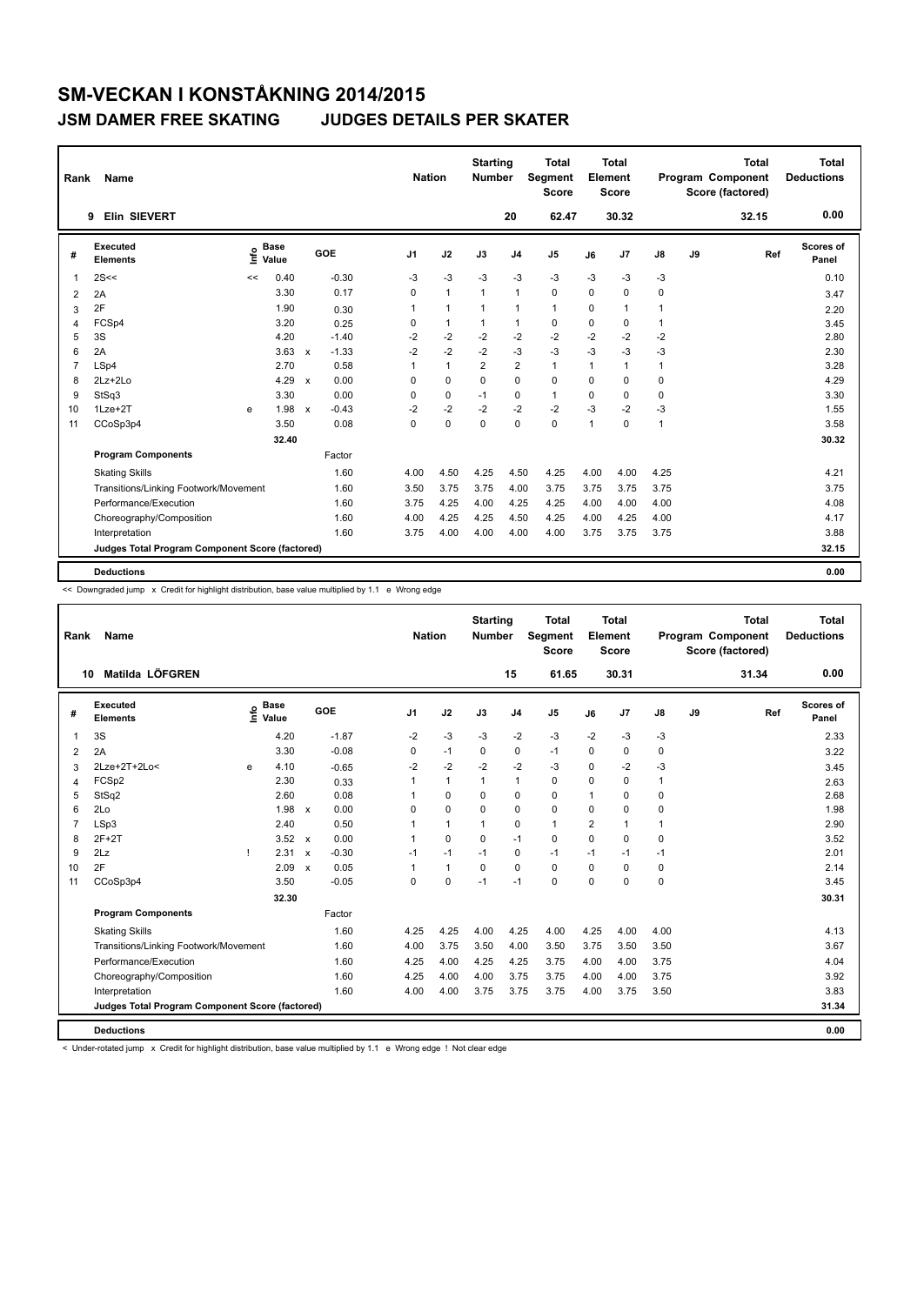| Rank           | <b>Name</b>                                     |         |                      |                           |         |                | <b>Nation</b> |              | <b>Starting</b><br><b>Number</b> |                | <b>Total</b><br>Segment<br><b>Score</b> |          | Total<br>Element<br><b>Score</b> |      |    | <b>Total</b><br>Program Component<br>Score (factored) | Total<br><b>Deductions</b> |
|----------------|-------------------------------------------------|---------|----------------------|---------------------------|---------|----------------|---------------|--------------|----------------------------------|----------------|-----------------------------------------|----------|----------------------------------|------|----|-------------------------------------------------------|----------------------------|
|                | <b>Olivia JENGARD</b><br>11                     |         |                      |                           |         |                |               |              |                                  | 13             | 60.57                                   |          | 28.14                            |      |    | 32.43                                                 | 0.00                       |
| #              | Executed<br><b>Elements</b>                     | ١nf٥    | <b>Base</b><br>Value |                           | GOE     | J <sub>1</sub> |               | J2           | J3                               | J <sub>4</sub> | J <sub>5</sub>                          | J6       | J7                               | J8   | J9 | Ref                                                   | Scores of<br>Panel         |
| $\mathbf{1}$   | 2A                                              |         | 3.30                 |                           | $-0.08$ | 1              |               | $\mathbf 0$  | $\mathbf 0$                      | $-1$           | $-1$                                    | 0        | 0                                | 0    |    |                                                       | 3.22                       |
| 2              | 3S<                                             | $\prec$ | 3.00                 |                           | $-1.28$ | $-2$           |               | $-2$         | -2                               | $-2$           | $-2$                                    | $-1$     | $-1$                             | $-2$ |    |                                                       | 1.72                       |
| 3              | 2F+2T+1Lo                                       |         | 3.70                 |                           | $-0.05$ | 0              |               | $\mathbf 0$  | $-1$                             | $\mathbf 0$    | $\mathbf 0$                             | $\Omega$ | $-1$                             | 0    |    |                                                       | 3.65                       |
| 4              | LSp2                                            |         | 1.90                 |                           | $-0.20$ | $\Omega$       |               | 0            | $-1$                             | 0              | $-1$                                    | $-1$     | $-1$                             | $-1$ |    |                                                       | 1.70                       |
| 5              | FCSSp3                                          |         | 2.60                 |                           | 0.00    | $\Omega$       |               | $\mathbf{1}$ | $\Omega$                         | 0              | 0                                       | $\Omega$ | 0                                | 0    |    |                                                       | 2.60                       |
| 6              | 2A                                              |         | 3.30                 |                           | $-0.25$ | 0              |               | $-1$         | $\mathbf 0$                      | $-1$           | $-1$                                    | 0        | 0                                | $-1$ |    |                                                       | 3.05                       |
| $\overline{7}$ | $2$ Lze $+2$ T                                  | e       | 3.08                 | $\mathsf{x}$              | $-0.60$ | $-2$           |               | $-2$         | $-2$                             | $-2$           | $-2$                                    | $-2$     | $-2$                             | $-1$ |    |                                                       | 2.48                       |
| 8              | 2F                                              |         | 2.09                 | $\boldsymbol{\mathsf{x}}$ | 0.10    | 1              |               | $\mathbf 0$  | $\Omega$                         | $\mathbf{1}$   | 0                                       | $\Omega$ | 0                                | 1    |    |                                                       | 2.19                       |
| 9              | CCoSp3p3                                        |         | 3.00                 |                           | 0.00    | 0              |               | $\mathbf{1}$ | 0                                | 0              | 0                                       | $\Omega$ | 0                                | 0    |    |                                                       | 3.00                       |
| 10             | 2Lze+1Lo                                        | e       | 2.20                 | $\boldsymbol{\mathsf{x}}$ | $-0.60$ | $-2$           |               | $-2$         | $-2$                             | $-2$           | $-2$                                    | $-2$     | $-2$                             | $-2$ |    |                                                       | 1.60                       |
| 11             | StSq2                                           |         | 2.60                 |                           | 0.33    | 1              |               | $\mathbf{1}$ | 1                                | $\mathbf{1}$   | $\mathbf 0$                             | 1        | 0                                | 0    |    |                                                       | 2.93                       |
|                |                                                 |         | 30.77                |                           |         |                |               |              |                                  |                |                                         |          |                                  |      |    |                                                       | 28.14                      |
|                | <b>Program Components</b>                       |         |                      |                           | Factor  |                |               |              |                                  |                |                                         |          |                                  |      |    |                                                       |                            |
|                | <b>Skating Skills</b>                           |         |                      |                           | 1.60    | 4.25           |               | 4.00         | 4.00                             | 4.25           | 4.00                                    | 4.25     | 4.25                             | 4.00 |    |                                                       | 4.13                       |
|                | Transitions/Linking Footwork/Movement           |         |                      |                           | 1.60    | 3.75           |               | 3.75         | 3.50                             | 3.75           | 3.75                                    | 3.75     | 3.50                             | 3.75 |    |                                                       | 3.71                       |
|                | Performance/Execution                           |         |                      |                           | 1.60    | 4.25           |               | 4.00         | 4.50                             | 4.25           | 4.00                                    | 4.25     | 4.25                             | 4.25 |    |                                                       | 4.21                       |
|                | Choreography/Composition                        |         |                      |                           | 1.60    | 4.50           |               | 4.00         | 4.00                             | 4.50           | 3.75                                    | 4.25     | 4.00                             | 4.00 |    |                                                       | 4.13                       |
|                | Interpretation                                  |         |                      |                           | 1.60    | 4.25           |               | 4.00         | 4.25                             | 4.50           | 3.75                                    | 4.25     | 3.75                             | 4.00 |    |                                                       | 4.08                       |
|                | Judges Total Program Component Score (factored) |         |                      |                           |         |                |               |              |                                  |                |                                         |          |                                  |      |    |                                                       | 32.43                      |
|                | <b>Deductions</b>                               |         |                      |                           |         |                |               |              |                                  |                |                                         |          |                                  |      |    |                                                       | 0.00                       |

< Under-rotated jump x Credit for highlight distribution, base value multiplied by 1.1 e Wrong edge

| Rank           | Name                                            |                                      |                           |         | <b>Nation</b>  |              | <b>Starting</b><br><b>Number</b> |                | <b>Total</b><br>Segment<br><b>Score</b> |              | <b>Total</b><br>Element<br><b>Score</b> |              |    | <b>Total</b><br><b>Program Component</b><br>Score (factored) | Total<br><b>Deductions</b> |
|----------------|-------------------------------------------------|--------------------------------------|---------------------------|---------|----------------|--------------|----------------------------------|----------------|-----------------------------------------|--------------|-----------------------------------------|--------------|----|--------------------------------------------------------------|----------------------------|
| 12             | Josefin FLOMÉN                                  |                                      |                           |         |                |              |                                  | 9              | 60.33                                   |              | 30.28                                   |              |    | 31.05                                                        | 1.00                       |
| #              | Executed<br><b>Elements</b>                     | $\frac{e}{E}$ Base<br>Malue<br>Value | GOE                       |         | J <sub>1</sub> | J2           | J3                               | J <sub>4</sub> | J <sub>5</sub>                          | J6           | J <sub>7</sub>                          | J8           | J9 | Ref                                                          | Scores of<br>Panel         |
| 1              | 2Lo                                             | 1.80                                 |                           | 0.10    | 1              | 0            | $\mathbf{1}$                     | 0              | 0                                       | $\mathbf 0$  | $\mathbf 0$                             | 1            |    |                                                              | 1.90                       |
| 2              | $2A+2T$                                         | 4.60                                 |                           | 0.00    | 0              | 0            | $\Omega$                         | 0              | 0                                       | $\Omega$     | $\mathbf 0$                             | 0            |    |                                                              | 4.60                       |
| 3              | $2Lz+2T$                                        | 3.40                                 |                           | 0.05    | 1              | 0            | $\mathbf{1}$                     | 0              | 0                                       | 0            | $\mathbf 0$                             | 0            |    |                                                              | 3.45                       |
| $\overline{4}$ | LSp3                                            | 2.40                                 |                           | 0.25    | 1              | $\mathbf{1}$ | $-1$                             | 0              | 0                                       | $\mathbf{1}$ | 0                                       | $\mathbf{1}$ |    |                                                              | 2.65                       |
| 5              | 2A                                              | 3.30                                 |                           | $-1.50$ | $-3$           | $-3$         | $-3$                             | $-3$           | $-3$                                    | $-3$         | $-3$                                    | $-3$         |    |                                                              | 1.80                       |
| 6              | 2Lo+1Lo+2S                                      | 3.96                                 | $\mathbf{x}$              | $-0.60$ | $-2$           | $-2$         | $-2$                             | $-2$           | $-2$                                    | $-2$         | $-2$                                    | $-2$         |    |                                                              | 3.36                       |
| $\overline{7}$ | 2S                                              | 1.43                                 | $\boldsymbol{\mathsf{x}}$ | $-0.10$ | $-1$           | $-1$         | $\Omega$                         | $-1$           | $-1$                                    | $\mathbf 0$  | $\pmb{0}$                               | $\pmb{0}$    |    |                                                              | 1.33                       |
| 8              | CCoSp3p4                                        | 3.50                                 |                           | 0.00    | 1              | $\Omega$     | $\Omega$                         | $\Omega$       | $\Omega$                                | $\Omega$     | $\mathbf 0$                             | 0            |    |                                                              | 3.50                       |
| 9              | 2Lz                                             | 2.31                                 | $\mathsf{x}$              | 0.10    |                | 0            | 1                                | 0              | 0                                       | 0            | $\mathbf 0$                             |              |    |                                                              | 2.41                       |
| 10             | StSq2                                           | 2.60                                 |                           | 0.08    |                | 0            | $\Omega$                         | 0              | 0                                       | $\Omega$     | 0                                       |              |    |                                                              | 2.68                       |
| 11             | FSSp3                                           | 2.60                                 |                           | 0.00    | 0              | 0            | 0                                | 0              | 0                                       | 0            | $\mathbf 0$                             | 0            |    |                                                              | 2.60                       |
|                |                                                 | 31.90                                |                           |         |                |              |                                  |                |                                         |              |                                         |              |    |                                                              | 30.28                      |
|                | <b>Program Components</b>                       |                                      |                           | Factor  |                |              |                                  |                |                                         |              |                                         |              |    |                                                              |                            |
|                | <b>Skating Skills</b>                           |                                      |                           | 1.60    | 4.50           | 3.75         | 4.25                             | 4.00           | 4.25                                    | 4.00         | 3.75                                    | 4.00         |    |                                                              | 4.04                       |
|                | Transitions/Linking Footwork/Movement           |                                      |                           | 1.60    | 4.25           | 3.50         | 3.75                             | 3.00           | 3.75                                    | 3.50         | 3.25                                    | 3.50         |    |                                                              | 3.54                       |
|                | Performance/Execution                           |                                      |                           | 1.60    | 4.50           | 3.75         | 4.50                             | 4.25           | 4.00                                    | 3.75         | 3.75                                    | 4.25         |    |                                                              | 4.08                       |
|                | Choreography/Composition                        |                                      |                           | 1.60    | 4.75           | 3.75         | 4.00                             | 4.00           | 3.75                                    | 3.75         | 3.75                                    | 4.25         |    |                                                              | 3.92                       |
|                | Interpretation                                  |                                      |                           | 1.60    | 4.75           | 3.75         | 4.00                             | 3.75           | 3.75                                    | 3.75         | 3.50                                    | 4.00         |    |                                                              | 3.83                       |
|                | Judges Total Program Component Score (factored) |                                      |                           |         |                |              |                                  |                |                                         |              |                                         |              |    |                                                              | 31.05                      |
|                | <b>Deductions</b>                               |                                      | Falls:                    | $-1.00$ |                |              |                                  |                |                                         |              |                                         |              |    |                                                              | $-1.00$                    |

x Credit for highlight distribution, base value multiplied by 1.1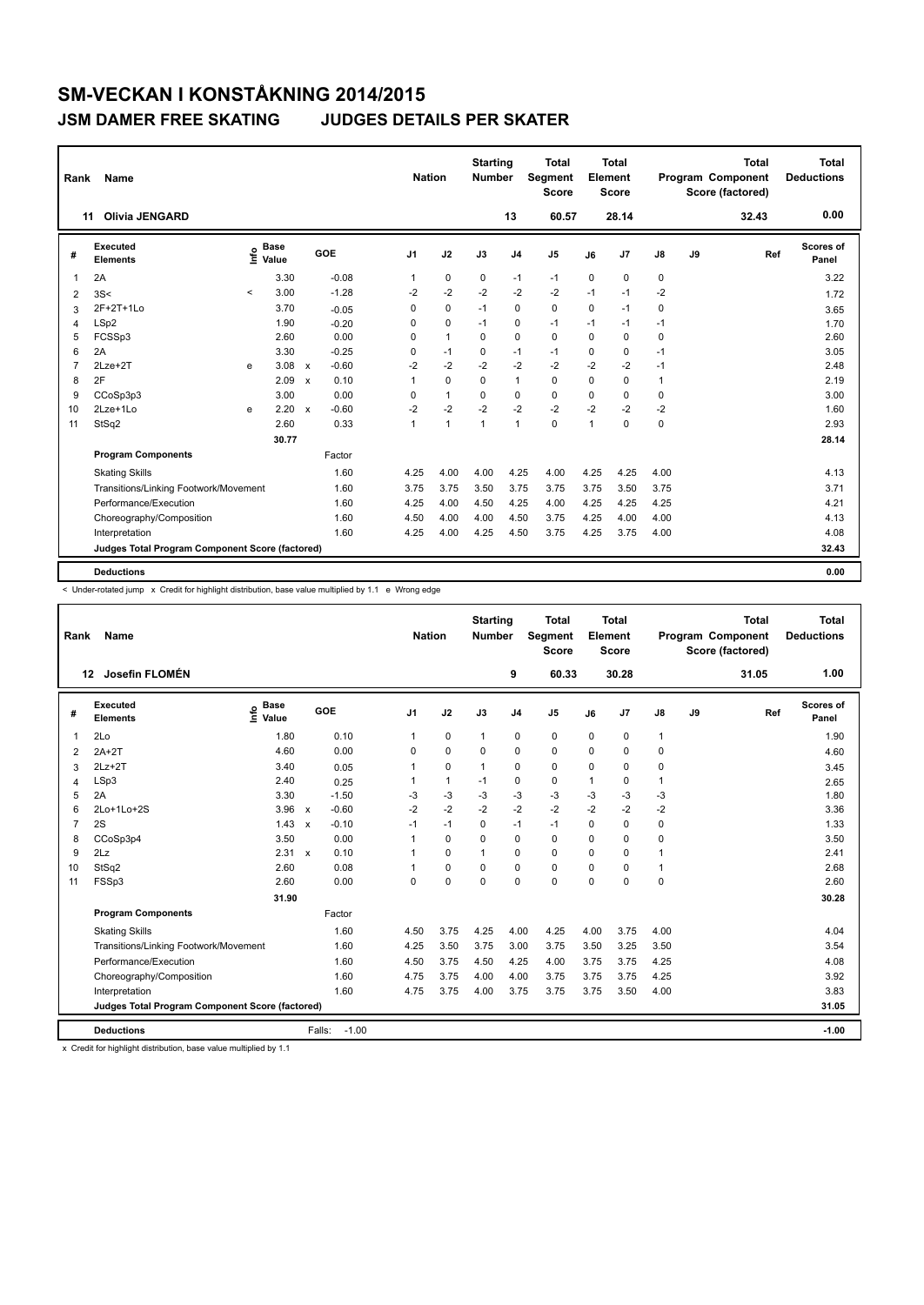| Rank           | Name                                            |      |                      |              |                   | <b>Nation</b>  |                | <b>Starting</b><br><b>Number</b> |                | Total<br>Segment<br><b>Score</b> |              | Total<br>Element<br><b>Score</b> |              |    | <b>Total</b><br>Program Component<br>Score (factored) | Total<br><b>Deductions</b> |
|----------------|-------------------------------------------------|------|----------------------|--------------|-------------------|----------------|----------------|----------------------------------|----------------|----------------------------------|--------------|----------------------------------|--------------|----|-------------------------------------------------------|----------------------------|
|                | <b>Tilda ALTERYD</b><br>13                      |      |                      |              |                   |                |                |                                  | 5              | 60.29                            |              | 31.34                            |              |    | 29.95                                                 | 1.00                       |
| #              | Executed<br><b>Elements</b>                     | lnfo | <b>Base</b><br>Value |              | GOE               | J <sub>1</sub> | J2             | J3                               | J <sub>4</sub> | J <sub>5</sub>                   | J6           | J7                               | J8           | J9 | Ref                                                   | Scores of<br>Panel         |
| 1              | $3S+1T$                                         |      | 4.60                 |              | $-0.58$           | 0              | $\mathbf 0$    | $\mathbf 0$                      | $-1$           | $-1$                             | $-2$         | $-1$                             | $-2$         |    |                                                       | 4.02                       |
| 2              | 3S                                              |      | 4.20                 |              | 0.12              | 1              | $\mathbf 0$    | $\mathbf 1$                      | $\mathbf 0$    | $\mathbf 0$                      | $\Omega$     | 0                                | 0            |    |                                                       | 4.32                       |
| 3              | 2F                                              |      | 1.90                 |              | $-0.90$           | $-3$           | $\overline{1}$ | $-3$                             | $-3$           | $-3$                             | $-3$         | $-3$                             | $-3$         |    |                                                       | 1.00                       |
| 4              | FCCoSp3p3                                       |      | 3.00                 |              | $-0.05$           | $\Omega$       | $\mathbf{1}$   | $-1$                             | $\mathbf 0$    | 0                                | $-1$         | $\Omega$                         | 0            |    |                                                       | 2.95                       |
| 5              | StSq2                                           |      | 2.60                 |              | 0.17              | 1              | $\mathbf 0$    | 0                                | 0              | 0                                | $\mathbf{1}$ | $\Omega$                         | $\mathbf{1}$ |    |                                                       | 2.77                       |
| 6              | 2Lz+2Lo+2T                                      |      | $5.72 \times$        |              | $-0.55$           | $-1$           | $-2$           | $-2$                             | $-2$           | $-2$                             | $-2$         | $-1$                             | $-2$         |    |                                                       | 5.17                       |
| $\overline{7}$ | 2F                                              |      | 2.09                 | $\mathsf{x}$ | 0.00              | 0              | $\mathbf 0$    | $\Omega$                         | $\mathbf 0$    | 0                                | $\Omega$     | 0                                | 0            |    |                                                       | 2.09                       |
| 8              | 2Lz                                             |      | 2.31                 | $\mathbf{x}$ | $-0.30$           | $-1$           | $-1$           | $-1$                             | $-1$           | $-1$                             | $-1$         | $-2$                             | $-1$         |    |                                                       | 2.01                       |
| 9              | 1A                                              |      | 1.21                 | $\mathbf{x}$ | 0.00              | 0              | $\Omega$       | $\Omega$                         | $\Omega$       | $\mathbf 0$                      | $\Omega$     | $\Omega$                         | 0            |    |                                                       | 1.21                       |
| 10             | CCoSp3p4                                        |      | 3.50                 |              | $-0.10$           | 0              | $\mathbf 0$    | $\Omega$                         | $\mathbf 0$    | $\mathbf 0$                      | $-1$         | $-1$                             | $-1$         |    |                                                       | 3.40                       |
| 11             | LSp3                                            |      | 2.40                 |              | 0.00              | 1              | $\mathbf 0$    | $\Omega$                         | $\mathbf 0$    | $-1$                             | $\Omega$     | $\Omega$                         | 0            |    |                                                       | 2.40                       |
|                |                                                 |      | 33.53                |              |                   |                |                |                                  |                |                                  |              |                                  |              |    |                                                       | 31.34                      |
|                | <b>Program Components</b>                       |      |                      |              | Factor            |                |                |                                  |                |                                  |              |                                  |              |    |                                                       |                            |
|                | <b>Skating Skills</b>                           |      |                      |              | 1.60              | 4.25           | 3.75           | 4.25                             | 4.00           | 4.00                             | 4.00         | 3.75                             | 3.75         |    |                                                       | 3.96                       |
|                | Transitions/Linking Footwork/Movement           |      |                      |              | 1.60              | 4.00           | 3.25           | 3.50                             | 3.25           | 3.50                             | 3.50         | 3.00                             | 3.50         |    |                                                       | 3.42                       |
|                | Performance/Execution                           |      |                      |              | 1.60              | 4.25           | 3.50           | 4.00                             | 4.25           | 4.00                             | 4.00         | 3.50                             | 3.75         |    |                                                       | 3.92                       |
|                | Choreography/Composition                        |      |                      |              | 1.60              | 4.50           | 3.75           | 3.75                             | 4.00           | 3.75                             | 3.50         | 3.50                             | 3.75         |    |                                                       | 3.75                       |
|                | Interpretation                                  |      |                      |              | 1.60              | 4.25           | 3.50           | 3.75                             | 3.75           | 3.75                             | 3.75         | 3.50                             | 3.50         |    |                                                       | 3.67                       |
|                | Judges Total Program Component Score (factored) |      |                      |              |                   |                |                |                                  |                |                                  |              |                                  |              |    |                                                       | 29.95                      |
|                | <b>Deductions</b>                               |      |                      |              | $-1.00$<br>Falls: |                |                |                                  |                |                                  |              |                                  |              |    |                                                       | $-1.00$                    |

x Credit for highlight distribution, base value multiplied by 1.1 ! Not clear edge

| Rank           | Name                                            |      |                      |              |                   | <b>Nation</b> |              | <b>Starting</b><br><b>Number</b> |                | Total<br>Segment<br><b>Score</b> |              | <b>Total</b><br>Element<br><b>Score</b> |              |    | <b>Total</b><br>Program Component<br>Score (factored) |     | <b>Total</b><br><b>Deductions</b> |
|----------------|-------------------------------------------------|------|----------------------|--------------|-------------------|---------------|--------------|----------------------------------|----------------|----------------------------------|--------------|-----------------------------------------|--------------|----|-------------------------------------------------------|-----|-----------------------------------|
| 14             | <b>Danielle KRISTENSSON</b>                     |      |                      |              |                   |               |              |                                  | $\overline{7}$ | 56.87                            |              | 30.64                                   |              |    | 27.23                                                 |     | 1.00                              |
| #              | <b>Executed</b><br><b>Elements</b>              | lnfo | <b>Base</b><br>Value |              | GOE               | J1            | J2           | J3                               | J <sub>4</sub> | J <sub>5</sub>                   | J6           | J7                                      | J8           | J9 |                                                       | Ref | Scores of<br>Panel                |
| 1              | $2Lz+2T+2Lo$                                    |      | 5.20                 |              | 0.05              | $-1$          | $\mathbf{1}$ | 1                                | $\mathbf 0$    | 0                                | 0            | $\pmb{0}$                               | 0            |    |                                                       |     | 5.25                              |
| 2              | 2A                                              |      | 3.30                 |              | $-1.50$           | -3            | $-3$         | $-3$                             | $-3$           | $-3$                             | $-3$         | $-3$                                    | $-3$         |    |                                                       |     | 1.80                              |
| 3              | $2S+2Lo$                                        |      | 3.10                 |              | 0.00              | 0             | 0            | 0                                | 0              | 0                                | 0            | 0                                       | 0            |    |                                                       |     | 3.10                              |
| 4              | 2F                                              | L    | 1.90                 |              | $-0.30$           | $-1$          | $-1$         | $-1$                             | $-1$           | $-1$                             | $-1$         | $-1$                                    | $-1$         |    |                                                       |     | 1.60                              |
| 5              | FSSp4                                           |      | 3.00                 |              | 0.33              | 0             | $\mathbf{1}$ | $\mathbf{1}$                     | 0              | $\mathbf{1}$                     | $\mathbf{1}$ | 0                                       | $\mathbf{1}$ |    |                                                       |     | 3.33                              |
| 6              | StSq3                                           |      | 3.30                 |              | $-0.35$           | $\Omega$      | 0            | $-1$                             | $-1$           | $-1$                             | $\Omega$     | $\mathbf 0$                             | $-1$         |    |                                                       |     | 2.95                              |
| $\overline{7}$ | $2Fe+2T$                                        | e    | 2.97                 | $\mathsf{x}$ | $-0.60$           | $-2$          | $-2$         | $-2$                             | $-2$           | $-2$                             | $-2$         | $-2$                                    | $-2$         |    |                                                       |     | 2.37                              |
| 8              | CCoSp3p4                                        |      | 3.50                 |              | 0.00              | 0             | 0            | 0                                | 0              | 0                                | $\Omega$     | $\mathbf 0$                             | 0            |    |                                                       |     | 3.50                              |
| 9              | 2S                                              |      | 1.43                 | $\mathsf{x}$ | 0.00              | $\Omega$      | $\Omega$     | $\Omega$                         | 0              | 0                                | $\Omega$     | 0                                       | 0            |    |                                                       |     | 1.43                              |
| 10             | 2Lz                                             |      | 2.31                 | $\mathsf{x}$ | 0.00              | 0             | 0            | 0                                | 0              | 0                                | 0            | 0                                       | 0            |    |                                                       |     | 2.31                              |
| 11             | FCCoSp3p3                                       |      | 3.00                 |              | 0.00              | $\Omega$      | $\mathbf 0$  | $\Omega$                         | 0              | 0                                | $-1$         | 0                                       | 0            |    |                                                       |     | 3.00                              |
|                |                                                 |      | 33.01                |              |                   |               |              |                                  |                |                                  |              |                                         |              |    |                                                       |     | 30.64                             |
|                | <b>Program Components</b>                       |      |                      |              | Factor            |               |              |                                  |                |                                  |              |                                         |              |    |                                                       |     |                                   |
|                | <b>Skating Skills</b>                           |      |                      |              | 1.60              | 3.75          | 3.75         | 4.00                             | 3.75           | 3.75                             | 4.00         | 3.50                                    | 3.50         |    |                                                       |     | 3.75                              |
|                | Transitions/Linking Footwork/Movement           |      |                      |              | 1.60              | 3.25          | 3.25         | 3.25                             | 3.00           | 3.25                             | 3.25         | 3.25                                    | 3.00         |    |                                                       |     | 3.21                              |
|                | Performance/Execution                           |      |                      |              | 1.60              | 3.50          | 3.50         | 3.50                             | 3.50           | 3.50                             | 3.50         | 3.25                                    | 3.25         |    |                                                       |     | 3.46                              |
|                | Choreography/Composition                        |      |                      |              | 1.60              | 3.50          | 3.50         | 3.50                             | 3.25           | 3.25                             | 3.25         | 3.50                                    | 3.25         |    |                                                       |     | 3.38                              |
|                | Interpretation                                  |      |                      |              | 1.60              | 3.25          | 3.50         | 3.50                             | 3.00           | 3.25                             | 3.00         | 3.25                                    | 3.00         |    |                                                       |     | 3.21                              |
|                | Judges Total Program Component Score (factored) |      |                      |              |                   |               |              |                                  |                |                                  |              |                                         |              |    |                                                       |     | 27.23                             |
|                | <b>Deductions</b>                               |      |                      |              | $-1.00$<br>Falls: |               |              |                                  |                |                                  |              |                                         |              |    |                                                       |     | $-1.00$                           |

x Credit for highlight distribution, base value multiplied by 1.1 e Wrong edge ! Not clear edge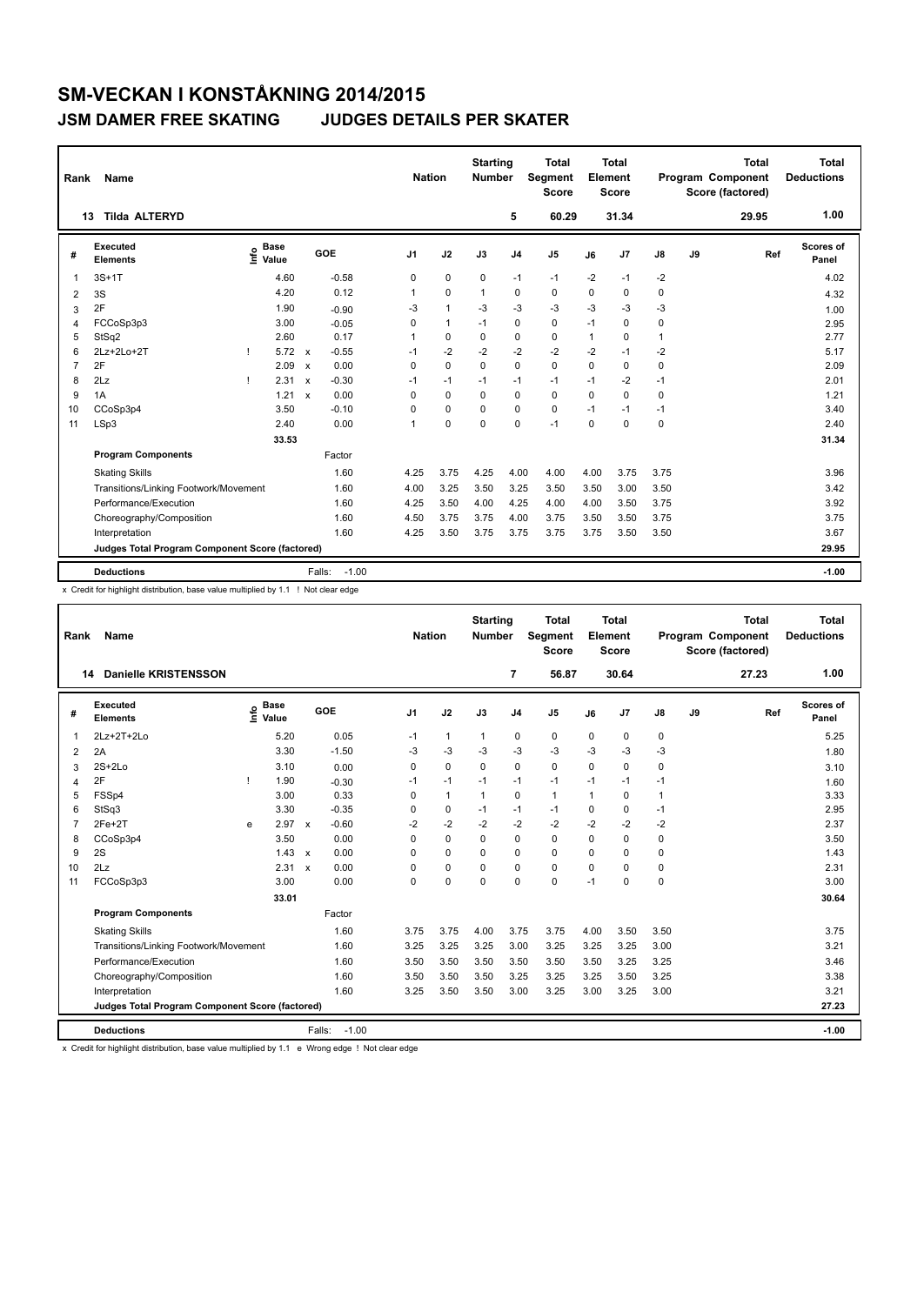| Rank           | Name                                            |      |                      |                           |                   | <b>Nation</b>  |                | <b>Starting</b><br><b>Number</b> |                | <b>Total</b><br><b>Segment</b><br><b>Score</b> |                | Total<br>Element<br>Score |              |    | <b>Total</b><br>Program Component<br>Score (factored) | Total<br><b>Deductions</b> |
|----------------|-------------------------------------------------|------|----------------------|---------------------------|-------------------|----------------|----------------|----------------------------------|----------------|------------------------------------------------|----------------|---------------------------|--------------|----|-------------------------------------------------------|----------------------------|
|                | <b>Elsa SPENNINGE</b><br>15                     |      |                      |                           |                   |                |                |                                  | 10             | 56.67                                          |                | 26.14                     |              |    | 31.53                                                 | 1.00                       |
| #              | Executed<br><b>Elements</b>                     | lnfo | <b>Base</b><br>Value |                           | GOE               | J <sub>1</sub> | J2             | J3                               | J <sub>4</sub> | J <sub>5</sub>                                 | J6             | J7                        | J8           | J9 | Ref                                                   | Scores of<br>Panel         |
| $\mathbf 1$    | $2Lz + 2Lo$                                     |      | 3.90                 |                           | 0.05              | 1              | $\mathbf 0$    | $\mathbf 0$                      | $\mathbf 0$    | $\mathbf 0$                                    | 0              | 0                         | $\mathbf{1}$ |    |                                                       | 3.95                       |
| 2              | 3S <                                            | <<   | 1.30                 |                           | $-0.47$           | $-2$           | $-2$           | -3                               | -3             | $-2$                                           | -3             | $-2$                      | $-2$         |    |                                                       | 0.83                       |
| 3              | 1A                                              |      | 1.10                 |                           | 0.00              | 0              | $\mathbf 0$    | 0                                | $\mathbf 0$    | $\mathbf 0$                                    | 0              | 0                         | 0            |    |                                                       | 1.10                       |
| $\overline{4}$ | FSSp3                                           |      | 2.60                 |                           | 0.08              | 1              | $\mathbf 0$    | $\mathbf 0$                      | $\mathbf 0$    | $\mathbf 0$                                    | 0              | 0                         | 1            |    |                                                       | 2.68                       |
| 5              | 2F+2Lo<<                                        |      | 2.40                 |                           | $-0.80$           | -3             | $-2$           | $-2$                             | $-2$           | $-3$                                           | $-3$           | $-3$                      | $-3$         |    |                                                       | 1.60                       |
| 6              | 2Lz+2T+2T<<                                     | <<   | 4.18                 | $\mathsf{x}$              | $-0.65$           | $-2$           | $-2$           | $-2$                             | $-2$           | $-3$                                           | $-2$           | $-2$                      | $-3$         |    |                                                       | 3.53                       |
| $\overline{7}$ | StSq3                                           |      | 3.30                 |                           | 0.33              | $\overline{2}$ | $\mathbf{1}$   | $\mathbf{1}$                     | $\mathbf{1}$   | $\Omega$                                       | 1              | $\Omega$                  | 0            |    |                                                       | 3.63                       |
| 8              | 2F                                              |      | 2.09                 | $\boldsymbol{\mathsf{x}}$ | $-0.90$           | $-3$           | $-3$           | $-3$                             | $-3$           | $-3$                                           | $-3$           | $-3$                      | $-3$         |    |                                                       | 1.19                       |
| 9              | 2S                                              |      | 1.43                 | $\boldsymbol{\mathsf{x}}$ | $-0.03$           | $\Omega$       | $-1$           | $\Omega$                         | $\mathbf 0$    | $-1$                                           | $\Omega$       | $\Omega$                  | 0            |    |                                                       | 1.40                       |
| 10             | LSp3                                            |      | 2.40                 |                           | 0.33              | 1              | $\mathbf 0$    | $\mathbf{1}$                     | $\mathbf{1}$   | $\mathbf 0$                                    | 1              | 0                         | $\mathbf{1}$ |    |                                                       | 2.73                       |
| 11             | CCoSp3p3                                        |      | 3.00                 |                           | 0.50              | 1              | $\overline{1}$ | 1                                | $\overline{1}$ | $\Omega$                                       | $\overline{1}$ | $\blacktriangleleft$      | 1            |    |                                                       | 3.50                       |
|                |                                                 |      | 27.70                |                           |                   |                |                |                                  |                |                                                |                |                           |              |    |                                                       | 26.14                      |
|                | <b>Program Components</b>                       |      |                      |                           | Factor            |                |                |                                  |                |                                                |                |                           |              |    |                                                       |                            |
|                | <b>Skating Skills</b>                           |      |                      |                           | 1.60              | 4.75           | 3.75           | 4.00                             | 4.25           | 3.75                                           | 4.25           | 4.00                      | 3.75         |    |                                                       | 4.00                       |
|                | Transitions/Linking Footwork/Movement           |      |                      |                           | 1.60              | 4.50           | 3.50           | 3.75                             | 4.00           | 3.50                                           | 3.75           | 3.50                      | 3.50         |    |                                                       | 3.67                       |
|                | Performance/Execution                           |      |                      |                           | 1.60              | 4.75           | 3.75           | 4.00                             | 4.00           | 3.75                                           | 4.00           | 4.00                      | 3.50         |    |                                                       | 3.92                       |
|                | Choreography/Composition                        |      |                      |                           | 1.60              | 4.75           | 4.00           | 4.00                             | 4.50           | 3.75                                           | 4.25           | 4.00                      | 3.75         |    |                                                       | 4.08                       |
|                | Interpretation                                  |      |                      |                           | 1.60              | 4.50           | 4.00           | 4.50                             | 4.25           | 3.75                                           | 4.00           | 3.75                      | 3.50         |    |                                                       | 4.04                       |
|                | Judges Total Program Component Score (factored) |      |                      |                           |                   |                |                |                                  |                |                                                |                |                           |              |    |                                                       | 31.53                      |
|                | <b>Deductions</b>                               |      |                      |                           | $-1.00$<br>Falls: |                |                |                                  |                |                                                |                |                           |              |    |                                                       | $-1.00$                    |

<< Downgraded jump x Credit for highlight distribution, base value multiplied by 1.1 ! Not clear edge

| Rank           | Name                                            |      |                      |                           |         | <b>Nation</b>  |                | <b>Starting</b><br><b>Number</b> |                | <b>Total</b><br>Segment<br><b>Score</b> |          | <b>Total</b><br>Element<br>Score |      |    | <b>Total</b><br>Program Component<br>Score (factored) |     | <b>Total</b><br><b>Deductions</b> |
|----------------|-------------------------------------------------|------|----------------------|---------------------------|---------|----------------|----------------|----------------------------------|----------------|-----------------------------------------|----------|----------------------------------|------|----|-------------------------------------------------------|-----|-----------------------------------|
|                | <b>Esmeralda ANDERSSON</b><br>16                |      |                      |                           |         |                |                |                                  | 8              | 56.66                                   |          | 26.58                            |      |    | 30.08                                                 |     | 0.00                              |
| #              | Executed<br><b>Elements</b>                     | lnfo | <b>Base</b><br>Value |                           | GOE     | J <sub>1</sub> | J2             | J3                               | J <sub>4</sub> | J <sub>5</sub>                          | J6       | J7                               | J8   | J9 |                                                       | Ref | Scores of<br>Panel                |
| $\mathbf 1$    | $2Lz + 2Lo$                                     |      | 3.90                 |                           | $-0.45$ | $-1$           | $-2$           | $-1$                             | $-1$           | $-2$                                    | $-1$     | $-2$                             | $-2$ |    |                                                       |     | 3.45                              |
| 2              | 2A<<                                            | <<   | 1.10                 |                           | $-0.57$ | -3             | $-2$           | -3                               | $-3$           | $-2$                                    | -3       | $-3$                             | $-3$ |    |                                                       |     | 0.53                              |
| 3              | $2Lz+2T$                                        |      | 3.40                 |                           | $-0.20$ | 0              | 0              | 0                                | $-1$           | $-1$                                    | $-1$     | $-1$                             | $-1$ |    |                                                       |     | 3.20                              |
| 4              | FSSp4                                           |      | 3.00                 |                           | 0.50    | 1              | $\mathbf{1}$   | $\mathbf 1$                      | $\mathbf{1}$   | $\mathbf{1}$                            | 1        | $\pmb{0}$                        |      |    |                                                       |     | 3.50                              |
| 5              | 2F                                              |      | 1.90                 |                           | 0.00    |                | $-1$           | 0                                | 0              | 0                                       | 0        | $\mathbf 0$                      | 0    |    |                                                       |     | 1.90                              |
| 6              | 2S                                              |      | $1.43 \times$        |                           | 0.00    | 0              | 0              | 0                                | 0              | 0                                       | 0        | 0                                |      |    |                                                       |     | 1.43                              |
| $\overline{7}$ | LSp3                                            |      | 2.40                 |                           | 0.42    | 1              | $\mathbf{1}$   |                                  | $-1$           | $\mathbf{1}$                            | 1        | $\mathbf 0$                      |      |    |                                                       |     | 2.82                              |
| 8              | 2F                                              |      | 2.09                 | $\boldsymbol{\mathsf{x}}$ | $-0.65$ | $-2$           | $-2$           | $-2$                             | $-2$           | $-2$                                    | $-3$     | $-2$                             | $-3$ |    |                                                       |     | 1.44                              |
| 9              | StSq2                                           |      | 2.60                 |                           | $-0.08$ | $-1$           | 0              | $\Omega$                         | 0              | 0                                       | $-1$     | $\mathbf 0$                      | 0    |    |                                                       |     | 2.52                              |
| 10             | $2S+1T$                                         |      | 1.87                 | $\mathsf{x}$              | 0.00    | 0              | 0              | $\Omega$                         | $\mathbf 0$    | 0                                       | $\Omega$ | $-1$                             | 0    |    |                                                       |     | 1.87                              |
| 11             | CCoSp3p4                                        |      | 3.50                 |                           | 0.42    | 1              | $\overline{1}$ | 0                                | 1              | 1                                       | 1        | $\mathbf 0$                      |      |    |                                                       |     | 3.92                              |
|                |                                                 |      | 27.19                |                           |         |                |                |                                  |                |                                         |          |                                  |      |    |                                                       |     | 26.58                             |
|                | <b>Program Components</b>                       |      |                      |                           | Factor  |                |                |                                  |                |                                         |          |                                  |      |    |                                                       |     |                                   |
|                | <b>Skating Skills</b>                           |      |                      |                           | 1.60    | 4.50           | 3.75           | 4.25                             | 4.00           | 4.00                                    | 3.75     | 3.50                             | 3.75 |    |                                                       |     | 3.92                              |
|                | Transitions/Linking Footwork/Movement           |      |                      |                           | 1.60    | 4.00           | 3.25           | 3.75                             | 3.25           | 3.50                                    | 3.25     | 3.25                             | 3.25 |    |                                                       |     | 3.38                              |
|                | Performance/Execution                           |      |                      |                           | 1.60    | 4.25           | 3.75           | 4.25                             | 4.00           | 4.00                                    | 3.75     | 3.75                             | 3.75 |    |                                                       |     | 3.92                              |
|                | Choreography/Composition                        |      |                      |                           | 1.60    | 4.50           | 3.50           | 4.00                             | 4.25           | 3.75                                    | 3.75     | 3.50                             | 3.75 |    |                                                       |     | 3.83                              |
|                | Interpretation                                  |      |                      |                           | 1.60    | 4.25           | 3.75           | 4.00                             | 4.00           | 3.75                                    | 3.50     | 3.50                             | 3.50 |    |                                                       |     | 3.75                              |
|                | Judges Total Program Component Score (factored) |      |                      |                           |         |                |                |                                  |                |                                         |          |                                  |      |    |                                                       |     | 30.08                             |
|                | <b>Deductions</b>                               |      |                      |                           |         |                |                |                                  |                |                                         |          |                                  |      |    |                                                       |     | 0.00                              |

<< Downgraded jump x Credit for highlight distribution, base value multiplied by 1.1 ! Not clear edge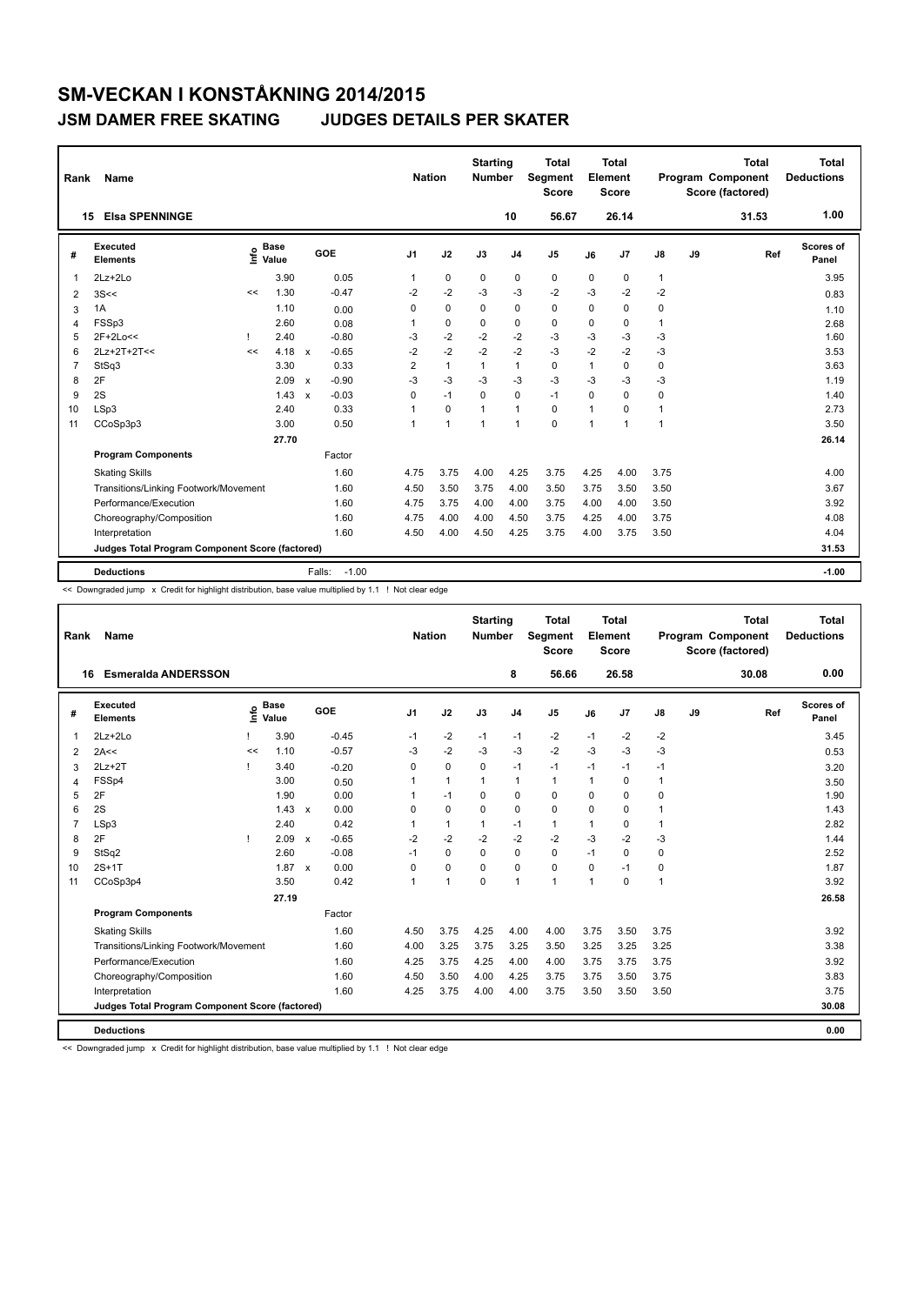| Rank           | <b>Name</b>                                     |         |                      |                           |         | <b>Nation</b>  |              | <b>Starting</b><br><b>Number</b> |                | <b>Total</b><br><b>Segment</b><br><b>Score</b> |              | <b>Total</b><br>Element<br>Score |              |    | <b>Total</b><br>Program Component<br>Score (factored) | <b>Total</b><br><b>Deductions</b> |
|----------------|-------------------------------------------------|---------|----------------------|---------------------------|---------|----------------|--------------|----------------------------------|----------------|------------------------------------------------|--------------|----------------------------------|--------------|----|-------------------------------------------------------|-----------------------------------|
| 17             | Jennifer KVIST                                  |         |                      |                           |         |                |              |                                  | 16             | 56.50                                          |              | 25.42                            |              |    | 31.08                                                 | 0.00                              |
| #              | Executed<br><b>Elements</b>                     | ١nf٥    | <b>Base</b><br>Value |                           | GOE     | J <sub>1</sub> | J2           | J3                               | J <sub>4</sub> | J <sub>5</sub>                                 | J6           | J7                               | J8           | J9 | Ref                                                   | <b>Scores of</b><br>Panel         |
| $\overline{1}$ | 1A                                              |         | 1.10                 |                           | 0.00    | 0              | $\mathbf 0$  | $\mathbf 0$                      | $\mathbf 0$    | $\mathbf 0$                                    | 0            | 0                                | 0            |    |                                                       | 1.10                              |
| 2              | $2Lz+2T$                                        |         | 3.40                 |                           | $-0.30$ | $-1$           | $-1$         | $-1$                             | 0              | $-1$                                           | $-1$         | $-1$                             | $-1$         |    |                                                       | 3.10                              |
| 3              | FSSp4                                           |         | 3.00                 |                           | 0.12    | 0              | $\mathbf{1}$ | $-1$                             | $-1$           | $\mathbf{1}$                                   | 0            | 0                                | $\mathbf{1}$ |    |                                                       | 3.12                              |
| $\overline{4}$ | 2A<                                             | $\prec$ | 2.30                 |                           | $-1.33$ | $-2$           | $-3$         | -3                               | $-2$           | $-3$                                           | $-3$         | $-2$                             | $-3$         |    |                                                       | 0.97                              |
| 5              | 2Lo                                             |         | 1.80                 |                           | 0.00    | 0              | $\mathbf 0$  | 0                                | $\mathbf 0$    | 0                                              | $\mathbf{1}$ | 0                                | 0            |    |                                                       | 1.80                              |
| 6              | CCoSp3p3                                        |         | 3.00                 |                           | $-0.15$ | -1             | $\mathbf 0$  | $-1$                             | $-1$           | $\Omega$                                       | $-1$         | 0                                | 0            |    |                                                       | 2.85                              |
| $\overline{7}$ | 2F+1Lo+2S                                       |         | 4.07                 | $\mathsf{x}$              | 0.00    | 0              | $\mathbf 0$  | $\mathbf 0$                      | $-1$           | $\mathbf 0$                                    | $\Omega$     | 0                                | 0            |    |                                                       | 4.07                              |
| 8              | StSq1                                           |         | 1.80                 |                           | $-0.15$ | 0              | $\mathbf{1}$ | $-1$                             | $-1$           | $-1$                                           | $\Omega$     | 0                                | $-1$         |    |                                                       | 1.65                              |
| 9              | $2F+1T$                                         |         | 2.53                 | $\mathsf{x}$              | 0.00    | 0              | $\mathbf 0$  | 0                                | $\mathbf 0$    | $\mathbf 0$                                    | $\Omega$     | 0                                | 0            |    |                                                       | 2.53                              |
| 10             | 2S                                              |         | 1.43                 | $\boldsymbol{\mathsf{x}}$ | 0.00    | $\Omega$       | $\mathbf 0$  | $\Omega$                         | $\mathbf 0$    | $\Omega$                                       | $\Omega$     | 0                                | 0            |    |                                                       | 1.43                              |
| 11             | FCSp3                                           |         | 2.80                 |                           | 0.00    | 0              | $\mathbf 0$  | 1                                | $\mathbf 0$    | $\mathbf 0$                                    | 0            | 0                                | 0            |    |                                                       | 2.80                              |
|                |                                                 |         | 27.23                |                           |         |                |              |                                  |                |                                                |              |                                  |              |    |                                                       | 25.42                             |
|                | <b>Program Components</b>                       |         |                      |                           | Factor  |                |              |                                  |                |                                                |              |                                  |              |    |                                                       |                                   |
|                | <b>Skating Skills</b>                           |         |                      |                           | 1.60    | 4.00           | 4.25         | 4.00                             | 4.50           | 4.00                                           | 4.25         | 4.00                             | 4.00         |    |                                                       | 4.08                              |
|                | Transitions/Linking Footwork/Movement           |         |                      |                           | 1.60    | 3.75           | 4.00         | 3.50                             | 3.75           | 3.50                                           | 3.75         | 3.50                             | 3.25         |    |                                                       | 3.63                              |
|                | Performance/Execution                           |         |                      |                           | 1.60    | 4.25           | 4.00         | 4.00                             | 4.00           | 4.00                                           | 4.00         | 4.00                             | 3.75         |    |                                                       | 4.00                              |
|                | Choreography/Composition                        |         |                      |                           | 1.60    | 4.25           | 4.00         | 4.00                             | 4.25           | 3.75                                           | 4.00         | 3.75                             | 3.50         |    |                                                       | 3.96                              |
|                | Interpretation                                  |         |                      |                           | 1.60    | 4.00           | 4.00         | 3.50                             | 3.75           | 3.75                                           | 3.75         | 3.75                             | 3.50         |    |                                                       | 3.75                              |
|                | Judges Total Program Component Score (factored) |         |                      |                           |         |                |              |                                  |                |                                                |              |                                  |              |    |                                                       | 31.08                             |
|                | <b>Deductions</b>                               |         |                      |                           |         |                |              |                                  |                |                                                |              |                                  |              |    |                                                       | 0.00                              |

< Under-rotated jump x Credit for highlight distribution, base value multiplied by 1.1 ! Not clear edge

| Rank           | Name                                            |                              |                         |         | <b>Nation</b>  |              | <b>Starting</b><br><b>Number</b> |                | <b>Total</b><br>Segment<br><b>Score</b> |             | <b>Total</b><br>Element<br><b>Score</b> |               |    | <b>Total</b><br>Program Component<br>Score (factored) | <b>Total</b><br><b>Deductions</b> |
|----------------|-------------------------------------------------|------------------------------|-------------------------|---------|----------------|--------------|----------------------------------|----------------|-----------------------------------------|-------------|-----------------------------------------|---------------|----|-------------------------------------------------------|-----------------------------------|
| 18             | <b>Alice NYMAN</b>                              |                              |                         |         |                |              |                                  | $\mathbf{2}$   | 55.97                                   |             | 27.63                                   |               |    | 29.34                                                 | 1.00                              |
| #              | Executed<br><b>Elements</b>                     | <b>Base</b><br>lnfo<br>Value | GOE                     |         | J <sub>1</sub> | J2           | J3                               | J <sub>4</sub> | J <sub>5</sub>                          | J6          | J <sub>7</sub>                          | $\mathsf{J}8$ | J9 | Ref                                                   | Scores of<br>Panel                |
| 1              | $2S+2T$                                         | 2.60                         | $-0.20$                 |         | $-1$           | $-1$         | $-1$                             | $-1$           | $-1$                                    | $-1$        | $-1$                                    | $-1$          |    |                                                       | 2.40                              |
| 2              | 2Lz                                             | 2.10                         |                         | 0.05    | $-1$           | 0            | 1                                | 0              | 0                                       | $\Omega$    | 0                                       | $\mathbf{1}$  |    |                                                       | 2.15                              |
| 3              | 2S                                              | 1.30                         |                         | 0.00    | 0              | 0            | 0                                | 0              | 0                                       | 0           | 0                                       | 0             |    |                                                       | 1.30                              |
| 4              | StSq3                                           | 3.30                         |                         | 0.33    | 1              | 0            | $\mathbf 1$                      | $\mathbf{1}$   | $\mathbf{1}$                            | 1           | $\mathbf 0$                             | 0             |    |                                                       | 3.63                              |
| 5              | 2F                                              | 2.09                         | 0.00<br>$\mathsf{x}$    |         | $\Omega$       | 0            | 1                                | 0              | 0                                       | $\Omega$    | $\mathbf 0$                             | 0             |    |                                                       | 2.09                              |
| 6              | 1A                                              | 1.21                         | $\mathsf{x}$            | 0.00    | $\Omega$       | $\mathbf 0$  | $\Omega$                         | 0              | 0                                       | $\Omega$    | $\mathbf 0$                             | 0             |    |                                                       | 1.21                              |
| $\overline{7}$ | LSp4                                            | 2.70                         |                         | 0.50    | 1              | $\mathbf{1}$ |                                  | 1              | $\mathbf{1}$                            | 1           | $\mathbf{1}$                            |               |    |                                                       | 3.20                              |
| 8              | $2F+2Lo$                                        | 4.07                         | $\mathsf{x}$            | 0.00    | $\Omega$       | $\mathbf 0$  | $\Omega$                         | 0              | $\Omega$                                | $\Omega$    | $\mathbf 0$                             | 0             |    |                                                       | 4.07                              |
| 9              | CCoSp3p3                                        | 3.00                         | 0.17                    |         | 1              | 0            | 1                                | $\mathbf{1}$   | 0                                       | $-1$        | $\mathbf 0$                             | 0             |    |                                                       | 3.17                              |
| 10             | 2Lz                                             | 2.31                         | $-0.90$<br>$\mathsf{x}$ |         | $-3$           | $-3$         | $-3$                             | $-3$           | $-3$                                    | $-3$        | $-3$                                    | $-3$          |    |                                                       | 1.41                              |
| 11             | FCSSp4                                          | 3.00                         | 0.00                    |         | 0              | $\mathbf 0$  | $-1$                             | 0              | 0                                       | $\mathbf 0$ | $\mathbf 0$                             | 0             |    |                                                       | 3.00                              |
|                |                                                 | 27.68                        |                         |         |                |              |                                  |                |                                         |             |                                         |               |    |                                                       | 27.63                             |
|                | <b>Program Components</b>                       |                              | Factor                  |         |                |              |                                  |                |                                         |             |                                         |               |    |                                                       |                                   |
|                | <b>Skating Skills</b>                           |                              |                         | 1.60    | 4.00           | 3.50         | 3.25                             | 3.50           | 4.00                                    | 3.75        | 3.50                                    | 3.50          |    |                                                       | 3.63                              |
|                | Transitions/Linking Footwork/Movement           |                              |                         | 1.60    | 4.25           | 3.25         | 3.50                             | 3.25           | 3.75                                    | 3.25        | 3.25                                    | 3.50          |    |                                                       | 3.42                              |
|                | Performance/Execution                           |                              |                         | 1.60    | 4.50           | 3.75         | 3.75                             | 3.75           | 4.00                                    | 3.25        | 3.75                                    | 3.75          |    |                                                       | 3.79                              |
|                | Choreography/Composition                        |                              |                         | 1.60    | 4.75           | 3.75         | 3.50                             | 4.00           | 4.00                                    | 3.50        | 3.50                                    | 3.75          |    |                                                       | 3.75                              |
|                | Interpretation                                  |                              |                         | 1.60    | 4.50           | 3.50         | 3.75                             | 4.25           | 3.75                                    | 3.25        | 3.50                                    | 3.75          |    |                                                       | 3.75                              |
|                | Judges Total Program Component Score (factored) |                              |                         |         |                |              |                                  |                |                                         |             |                                         |               |    |                                                       | 29.34                             |
|                | <b>Deductions</b>                               |                              | Falls:                  | $-1.00$ |                |              |                                  |                |                                         |             |                                         |               |    |                                                       | $-1.00$                           |

x Credit for highlight distribution, base value multiplied by 1.1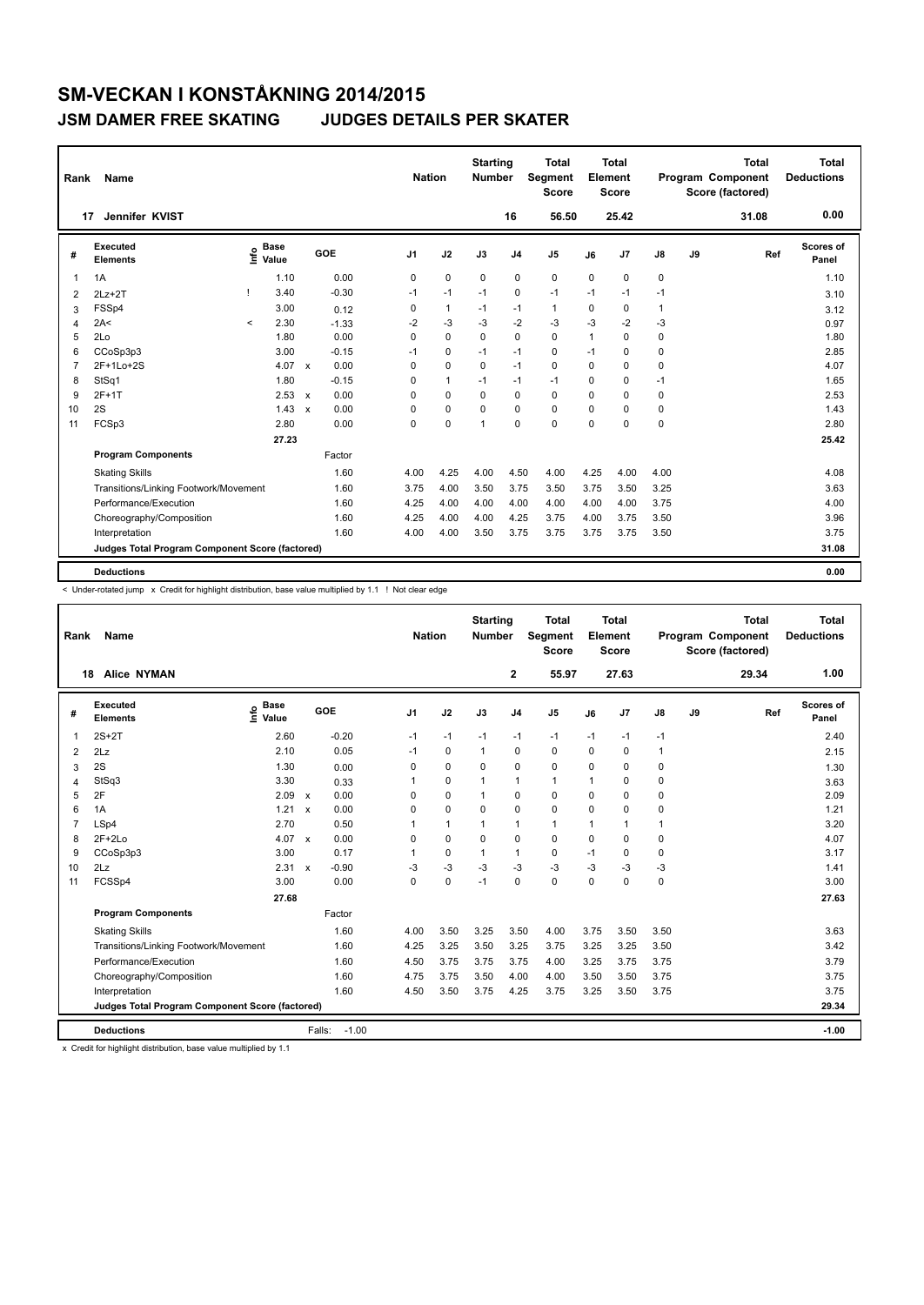| Rank           | Name                                            |   |                      |                           |         |                | <b>Nation</b> | <b>Starting</b><br><b>Number</b> |                | Total<br><b>Segment</b><br><b>Score</b> |          | <b>Total</b><br>Element<br><b>Score</b> |      |    | <b>Total</b><br>Program Component<br>Score (factored) | Total<br><b>Deductions</b> |
|----------------|-------------------------------------------------|---|----------------------|---------------------------|---------|----------------|---------------|----------------------------------|----------------|-----------------------------------------|----------|-----------------------------------------|------|----|-------------------------------------------------------|----------------------------|
|                | <b>Stina FREDRIKSSON</b><br>19                  |   |                      |                           |         |                |               |                                  | 12             | 54.56                                   |          | 25.42                                   |      |    | 30.14                                                 | 1.00                       |
| #              | Executed<br><b>Elements</b>                     | e | <b>Base</b><br>Value |                           | GOE     | J <sub>1</sub> | J2            | J3                               | J <sub>4</sub> | J <sub>5</sub>                          | J6       | J7                                      | J8   | J9 | Ref                                                   | <b>Scores of</b><br>Panel  |
| 1              | 2A                                              |   | 3.30                 |                           | $-0.42$ | $-1$           | $-1$          | $-1$                             | $-1$           | $-1$                                    | $-1$     | 0                                       | 0    |    |                                                       | 2.88                       |
| 2              | 2A                                              |   | 3.30                 |                           | $-1.50$ | $-3$           | $-3$          | $-3$                             | $-3$           | $-3$                                    | $-3$     | $-3$                                    | $-3$ |    |                                                       | 1.80                       |
| 3              | 2F+1Lo+2S                                       |   | 3.70                 |                           | 0.00    | $-1$           | $\mathbf 0$   | $\Omega$                         | $\mathbf 0$    | $\mathbf 0$                             | $\Omega$ | 0                                       | 0    |    |                                                       | 3.70                       |
| 4              | FCCoSp2p3                                       |   | 2.10                 |                           | $-0.10$ | $-1$           | $\mathbf{1}$  | $-1$                             | 0              | $\mathbf 0$                             | $-1$     | $\Omega$                                | 0    |    |                                                       | 2.00                       |
| 5              | 2Lo                                             |   | 1.80                 |                           | 0.00    | 1              | $\mathbf 0$   | $\mathbf 0$                      | $\mathbf 0$    | $\mathbf 0$                             | 0        | 0                                       | 0    |    |                                                       | 1.80                       |
| 6              | $2Lz+2T$                                        |   | 3.74                 | $\mathbf{x}$              | $-0.30$ | $-1$           | $-1$          | $-1$                             | $-1$           | $-1$                                    | $-1$     | $-1$                                    | $-1$ |    |                                                       | 3.44                       |
| $\overline{7}$ | CCoSp3p4                                        |   | 3.50                 |                           | $-0.15$ | $-1$           | $\mathbf{1}$  | $-1$                             | $-1$           | 0                                       | $-1$     | 0                                       | 0    |    |                                                       | 3.35                       |
| 8              | 2F                                              |   | 2.09                 | $\mathbf{x}$              | 0.00    | 0              | $\Omega$      | $\Omega$                         | $\mathbf 0$    | $\Omega$                                | $\Omega$ | 0                                       | 0    |    |                                                       | 2.09                       |
| 9              | 1Lz                                             |   | 0.66                 | $\boldsymbol{\mathsf{x}}$ | $-0.22$ | $-3$           | $-2$          | $-2$                             | $\mathbf 0$    | $-3$                                    | 0        | $-3$                                    | $-3$ |    |                                                       | 0.44                       |
| 10             | LSp1                                            |   | 1.50                 |                           | $-0.10$ | $-1$           | $\mathbf 0$   | $-1$                             | $-1$           | $\mathbf 0$                             | $\Omega$ | $\Omega$                                | 0    |    |                                                       | 1.40                       |
| 11             | StSq2                                           |   | 2.60                 |                           | $-0.08$ | $-1$           | $\mathbf 0$   | $\mathbf 0$                      | $\mathbf 0$    | 0                                       | $-1$     | 0                                       | 0    |    |                                                       | 2.52                       |
|                |                                                 |   | 28.29                |                           |         |                |               |                                  |                |                                         |          |                                         |      |    |                                                       | 25.42                      |
|                | <b>Program Components</b>                       |   |                      |                           | Factor  |                |               |                                  |                |                                         |          |                                         |      |    |                                                       |                            |
|                | <b>Skating Skills</b>                           |   |                      |                           | 1.60    | 3.75           | 4.00          | 3.75                             | 3.50           | 4.00                                    | 4.00     | 4.00                                    | 4.00 |    |                                                       | 3.92                       |
|                | Transitions/Linking Footwork/Movement           |   |                      |                           | 1.60    | 3.50           | 3.75          | 3.50                             | 3.00           | 3.50                                    | 3.75     | 3.25                                    | 3.75 |    |                                                       | 3.54                       |
|                | Performance/Execution                           |   |                      |                           | 1.60    | 3.50           | 3.75          | 4.00                             | 3.75           | 4.00                                    | 4.00     | 3.75                                    | 3.75 |    |                                                       | 3.83                       |
|                | Choreography/Composition                        |   |                      |                           | 1.60    | 3.75           | 4.00          | 4.00                             | 4.00           | 3.75                                    | 4.00     | 3.75                                    | 3.75 |    |                                                       | 3.88                       |
|                | Interpretation                                  |   |                      |                           | 1.60    | 3.50           | 3.75          | 3.75                             | 3.75           | 3.75                                    | 3.75     | 3.50                                    | 3.50 |    |                                                       | 3.67                       |
|                | Judges Total Program Component Score (factored) |   |                      |                           |         |                |               |                                  |                |                                         |          |                                         |      |    |                                                       | 30.14                      |
|                | <b>Deductions</b>                               |   |                      | Falls:                    | $-1.00$ |                |               |                                  |                |                                         |          |                                         |      |    |                                                       | $-1.00$                    |

x Credit for highlight distribution, base value multiplied by 1.1 ! Not clear edge

| Rank           | Name                                            |      |                      |                           |         | <b>Nation</b>  |              | <b>Starting</b><br><b>Number</b> |                | Total<br>Segment<br><b>Score</b> |          | <b>Total</b><br>Element<br><b>Score</b> |               |    | <b>Total</b><br>Program Component<br>Score (factored) |     | Total<br><b>Deductions</b> |
|----------------|-------------------------------------------------|------|----------------------|---------------------------|---------|----------------|--------------|----------------------------------|----------------|----------------------------------|----------|-----------------------------------------|---------------|----|-------------------------------------------------------|-----|----------------------------|
| 20             | Johanna FORSBERG                                |      |                      |                           |         |                |              |                                  | 3              | 53.72                            |          | 26.38                                   |               |    | 27.34                                                 |     | 0.00                       |
| #              | Executed<br><b>Elements</b>                     | lnfo | <b>Base</b><br>Value |                           | GOE     | J <sub>1</sub> | J2           | J3                               | J <sub>4</sub> | J <sub>5</sub>                   | J6       | J <sub>7</sub>                          | $\mathsf{J}8$ | J9 |                                                       | Ref | <b>Scores of</b><br>Panel  |
| $\mathbf{1}$   | FCCoSp3p3                                       |      | 3.00                 |                           | $-0.05$ | 0              | $\mathbf 0$  | $-1$                             | $-1$           | 0                                | 0        | $\pmb{0}$                               | 0             |    |                                                       |     | 2.95                       |
| 2              | 2Lo+2Lo                                         |      | 3.60                 |                           | 0.05    | 1              | $\mathbf{1}$ | $\Omega$                         | $\Omega$       | 0                                | $\Omega$ | $\mathbf 0$                             | 0             |    |                                                       |     | 3.65                       |
| 3              | 2Fe+1Lo+2S                                      | e    | 3.20                 |                           | $-0.60$ | $-1$           | $-2$         | $-2$                             | $-2$           | $-2$                             | $-2$     | $-2$                                    | $-2$          |    |                                                       |     | 2.60                       |
| 4              | LSp3                                            |      | 2.40                 |                           | 0.00    | $\Omega$       | $\Omega$     | $\Omega$                         | 0              | 0                                | $-1$     | $\mathbf 0$                             | 0             |    |                                                       |     | 2.40                       |
| 5              | StSq2                                           |      | 2.60                 |                           | 0.00    | 0              | $\mathbf{1}$ | 0                                | 0              | $-1$                             | 0        | $\mathbf 0$                             | 0             |    |                                                       |     | 2.60                       |
| 6              | 1A                                              |      | $1.21 \times$        |                           | 0.00    | 1              | 0            | $\Omega$                         | 0              | 0                                | $\Omega$ | 0                                       | 0             |    |                                                       |     | 1.21                       |
| $\overline{7}$ | 2Lz                                             |      | 2.31                 | $\mathbf{x}$              | 0.05    | 1              | 0            | 0                                | 0              | 0                                | 0        | $\mathbf 0$                             | 1             |    |                                                       |     | 2.36                       |
| 8              | CCoSp3p2                                        |      | 2.50                 |                           | 0.00    | 0              | 0            | $\Omega$                         | $-1$           | 0                                | 0        | 0                                       | 0             |    |                                                       |     | 2.50                       |
| 9              | $2S+2T$                                         |      | 2.86                 | $\mathsf{x}$              | 0.00    | 0              | $-1$         | 0                                | 0              | 0                                | 0        | $\mathbf 0$                             | 0             |    |                                                       |     | 2.86                       |
| 10             | 2Lz                                             |      | 2.31                 | $\mathbf{x}$              | 0.00    | 1              | $\Omega$     | $\Omega$                         | 0              | 0                                | $\Omega$ | $\Omega$                                | 0             |    |                                                       |     | 2.31                       |
| 11             | 2Fe                                             | e    | 1.54                 | $\boldsymbol{\mathsf{x}}$ | $-0.60$ | $-1$           | $-2$         | $-2$                             | $-2$           | $-2$                             | $-2$     | $-2$                                    | $-2$          |    |                                                       |     | 0.94                       |
|                |                                                 |      | 27.53                |                           |         |                |              |                                  |                |                                  |          |                                         |               |    |                                                       |     | 26.38                      |
|                | <b>Program Components</b>                       |      |                      |                           | Factor  |                |              |                                  |                |                                  |          |                                         |               |    |                                                       |     |                            |
|                | <b>Skating Skills</b>                           |      |                      |                           | 1.60    | 4.00           | 3.50         | 3.50                             | 3.75           | 3.50                             | 3.50     | 3.50                                    | 3.50          |    |                                                       |     | 3.54                       |
|                | Transitions/Linking Footwork/Movement           |      |                      |                           | 1.60    | 3.75           | 3.25         | 3.00                             | 3.25           | 3.00                             | 3.00     | 3.25                                    | 3.25          |    |                                                       |     | 3.17                       |
|                | Performance/Execution                           |      |                      |                           | 1.60    | 4.00           | 3.50         | 3.75                             | 3.50           | 3.25                             | 3.75     | 3.50                                    | 3.50          |    |                                                       |     | 3.58                       |
|                | Choreography/Composition                        |      |                      |                           | 1.60    | 4.25           | 3.50         | 3.25                             | 3.00           | 3.00                             | 3.50     | 3.50                                    | 3.75          |    |                                                       |     | 3.42                       |
|                | Interpretation                                  |      |                      |                           | 1.60    | 4.25           | 3.50         | 3.50                             | 3.00           | 3.00                             | 3.50     | 3.25                                    | 3.50          |    |                                                       |     | 3.38                       |
|                | Judges Total Program Component Score (factored) |      |                      |                           |         |                |              |                                  |                |                                  |          |                                         |               |    |                                                       |     | 27.34                      |
|                | <b>Deductions</b>                               |      |                      |                           |         |                |              |                                  |                |                                  |          |                                         |               |    |                                                       |     | 0.00                       |

x Credit for highlight distribution, base value multiplied by 1.1 e Wrong edge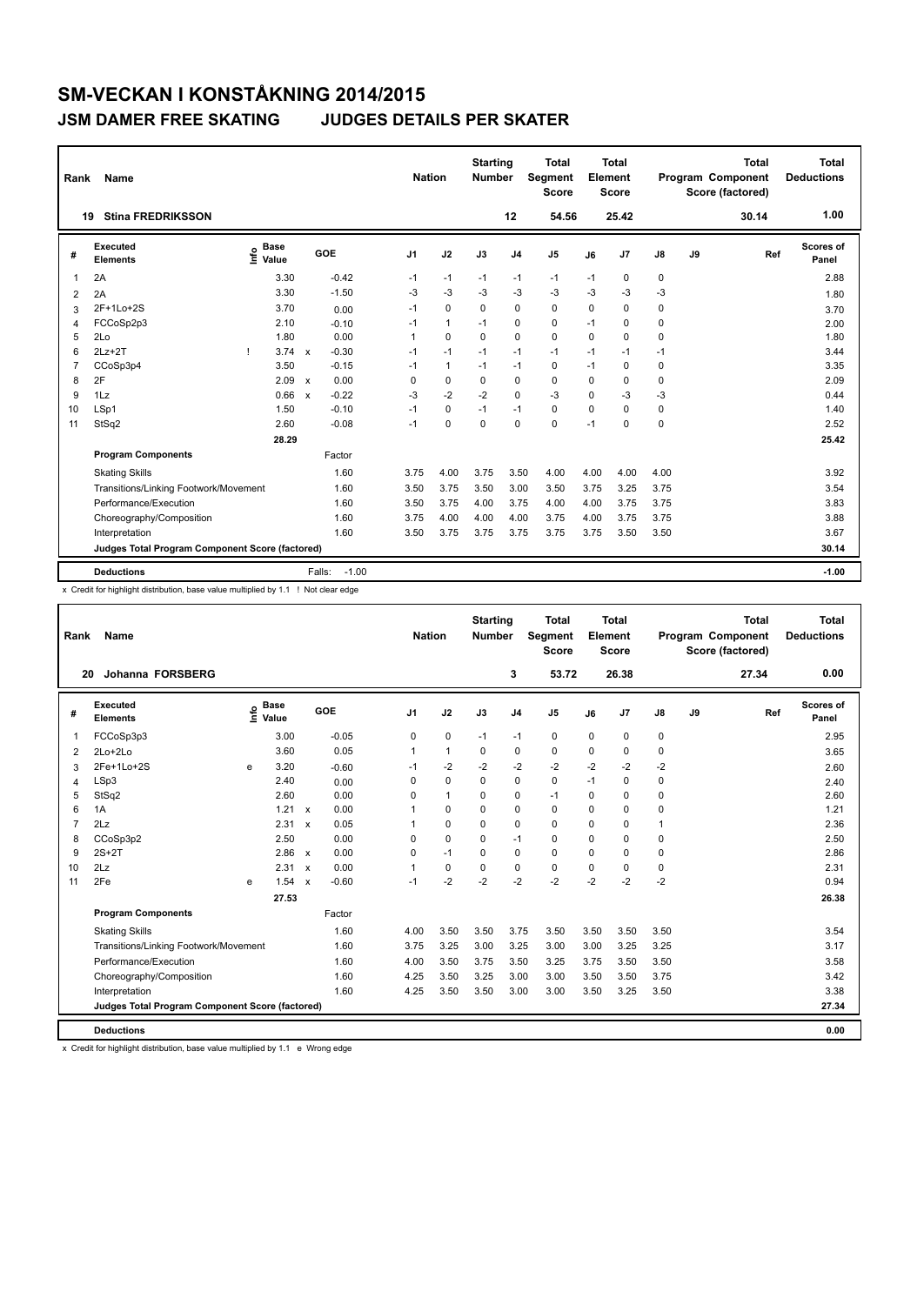| Rank           | Name                                            |                            |              |         | <b>Nation</b>  |              | <b>Starting</b><br><b>Number</b> |                | <b>Total</b><br>Segment<br><b>Score</b> |                | Total<br>Element<br><b>Score</b> |               |    | <b>Total</b><br><b>Program Component</b><br>Score (factored) | <b>Total</b><br><b>Deductions</b> |
|----------------|-------------------------------------------------|----------------------------|--------------|---------|----------------|--------------|----------------------------------|----------------|-----------------------------------------|----------------|----------------------------------|---------------|----|--------------------------------------------------------------|-----------------------------------|
|                | Lydia BRUHN<br>21                               |                            |              |         |                |              |                                  | 18             | 53.43                                   |                | 22.01                            |               |    | 32.42                                                        | 1.00                              |
| #              | Executed<br><b>Elements</b>                     | <b>Base</b><br>۴ů<br>Value |              | GOE     | J <sub>1</sub> | J2           | J3                               | J <sub>4</sub> | J <sub>5</sub>                          | J6             | J <sub>7</sub>                   | $\mathsf{J}8$ | J9 | Ref                                                          | Scores of<br>Panel                |
| 1              | 2A                                              | 3.30                       |              | 0.17    | 1              | $\mathbf 0$  | $\Omega$                         | $\mathbf 0$    | $\mathbf 0$                             | $\overline{1}$ | $\Omega$                         | $\mathbf{1}$  |    |                                                              | 3.47                              |
| 2              | 2S                                              | 1.30                       |              | $-0.03$ | $-1$           | 0            | $-1$                             | 0              | $\pmb{0}$                               | $\Omega$       | 0                                | $\mathbf 0$   |    |                                                              | 1.27                              |
| 3              | CCoSp3p4                                        | 3.50                       |              | 0.00    | 0              | $\Omega$     | $\Omega$                         | $-1$           | 0                                       | $\Omega$       | $\overline{1}$                   | $\mathbf 0$   |    |                                                              | 3.50                              |
| 4              | 1A                                              | 1.10                       |              | 0.00    | 0              | $\Omega$     | 0                                | $\mathbf 0$    | 0                                       | $\Omega$       | $\Omega$                         | 0             |    |                                                              | 1.10                              |
| 5              | $2F+2T$                                         | 3.52                       | $\mathsf{x}$ | 0.00    | 0              | $\mathbf 0$  | 0                                | 0              | $\mathbf 0$                             | $\mathbf 0$    | $-1$                             | 0             |    |                                                              | 3.52                              |
| 6              | StSq3                                           | 3.30                       |              | 0.17    | 0              | $\mathbf{1}$ | 0                                | $\mathbf 0$    | $\mathbf{1}$                            | $\overline{1}$ | $\Omega$                         | $\mathbf 0$   |    |                                                              | 3.47                              |
| $\overline{7}$ | FCCoSp2p2                                       | 1.80                       |              | 0.00    | 0              | $\Omega$     | $\Omega$                         | 0              | $\mathbf 0$                             | $-1$           | $\Omega$                         | $\mathbf 0$   |    |                                                              | 1.80                              |
| 8              | 2Lo                                             | 1.98                       | $\mathsf{x}$ | 0.05    | 1              | $\mathbf{1}$ | 0                                | $\Omega$       | $\mathbf 0$                             | $\Omega$       | $\Omega$                         | $\mathbf 0$   |    |                                                              | 2.03                              |
| 9              | 1F                                              | 0.55                       | $\mathbf x$  | 0.00    | 0              | $\mathbf 0$  | 0                                | $\Omega$       | $\pmb{0}$                               | $\Omega$       | $-1$                             | 0             |    |                                                              | 0.55                              |
| 10             | FCSSp1V1                                        | 1.30                       |              | 0.00    | 0              | 0            | $-1$                             | 0              | $\mathbf 0$                             | $\Omega$       | $\Omega$                         | $\mathbf 0$   |    |                                                              | 1.30                              |
|                |                                                 | 21.65                      |              |         |                |              |                                  |                |                                         |                |                                  |               |    |                                                              | 22.01                             |
|                | <b>Program Components</b>                       |                            |              | Factor  |                |              |                                  |                |                                         |                |                                  |               |    |                                                              |                                   |
|                | <b>Skating Skills</b>                           |                            |              | 1.60    | 4.25           | 4.25         | 4.25                             | 4.00           | 4.25                                    | 4.25           | 4.00                             | 4.00          |    |                                                              | 4.17                              |
|                | Transitions/Linking Footwork/Movement           |                            |              | 1.60    | 4.00           | 4.00         | 4.00                             | 3.75           | 3.75                                    | 4.00           | 3.75                             | 3.50          |    |                                                              | 3.88                              |
|                | Performance/Execution                           |                            |              | 1.60    | 4.25           | 4.25         | 4.00                             | 4.25           | 4.00                                    | 4.00           | 4.00                             | 3.75          |    |                                                              | 4.08                              |
|                | Choreography/Composition                        |                            |              | 1.60    | 4.25           | 4.25         | 4.25                             | 4.25           | 3.75                                    | 4.00           | 4.25                             | 4.00          |    |                                                              | 4.17                              |
|                | Interpretation                                  |                            |              | 1.60    | 3.50           | 4.25         | 4.25                             | 4.00           | 3.75                                    | 3.75           | 4.25                             | 3.75          |    |                                                              | 3.96                              |
|                | Judges Total Program Component Score (factored) |                            |              |         |                |              |                                  |                |                                         |                |                                  |               |    |                                                              | 32.42                             |
|                | <b>Deductions</b>                               |                            | Falls:       | $-1.00$ |                |              |                                  |                |                                         |                |                                  |               |    |                                                              | $-1.00$                           |

x Credit for highlight distribution, base value multiplied by 1.1

| Rank           | Name                                            |    |                            |                           |         | <b>Nation</b>  |          | <b>Starting</b><br><b>Number</b> |                | <b>Total</b><br>Segment<br><b>Score</b> |          | <b>Total</b><br>Element<br><b>Score</b> |               |    | <b>Total</b><br><b>Program Component</b><br>Score (factored) | <b>Total</b><br><b>Deductions</b> |
|----------------|-------------------------------------------------|----|----------------------------|---------------------------|---------|----------------|----------|----------------------------------|----------------|-----------------------------------------|----------|-----------------------------------------|---------------|----|--------------------------------------------------------------|-----------------------------------|
| 22             | <b>Ebba LINDEVRET</b>                           |    |                            |                           |         |                |          |                                  | 4              | 52.33                                   |          | 24.27                                   |               |    | 28.06                                                        | 0.00                              |
| #              | Executed<br><b>Elements</b>                     |    | e Base<br>E Value<br>Value |                           | GOE     | J <sub>1</sub> | J2       | J3                               | J <sub>4</sub> | J <sub>5</sub>                          | J6       | J <sub>7</sub>                          | $\mathsf{J}8$ | J9 | Ref                                                          | <b>Scores of</b><br>Panel         |
| $\mathbf{1}$   | 2S                                              |    | 1.30                       |                           | 0.17    | 1              | 1        | $\mathbf{1}$                     | 0              | $\mathbf{1}$                            | 1        | 0                                       | $\mathbf{1}$  |    |                                                              | 1.47                              |
| 2              | $2F+2Lo<$                                       |    | 3.20                       |                           | $-0.60$ | $-2$           | $-2$     | $-3$                             | $-1$           | $-2$                                    | $-2$     | $-2$                                    | $-2$          |    |                                                              | 2.60                              |
| 3              | 2A<<                                            | << | 1.10                       |                           | $-0.60$ | $-3$           | $-3$     | $-3$                             | $-3$           | $-3$                                    | $-3$     | $-3$                                    | -3            |    |                                                              | 0.50                              |
| $\overline{4}$ | FSSp3                                           |    | 2.60                       |                           | 0.03    | $-1$           | $\Omega$ | $\Omega$                         | $\mathbf{1}$   | $-2$                                    | $\Omega$ | $\Omega$                                |               |    |                                                              | 2.63                              |
| 5              | LSp3                                            |    | 2.40                       |                           | $-0.05$ | 0              | 0        | $\Omega$                         | 0              | $-1$                                    | $-1$     | $\mathbf 0$                             |               |    |                                                              | 2.35                              |
| 6              | $2Lz+2T$                                        |    | $3.74 \times$              |                           | $-0.15$ | $-1$           | $-1$     | $-1$                             | $-1$           | $\Omega$                                | $\Omega$ | $\mathbf 0$                             | 0             |    |                                                              | 3.59                              |
| $\overline{7}$ | 2Fe+1Lo+2S                                      | e  | 3.52                       | $\boldsymbol{\mathsf{x}}$ | $-0.60$ | $-2$           | $-2$     | $-2$                             | $-2$           | $-2$                                    | $-2$     | $-2$                                    | $-2$          |    |                                                              | 2.92                              |
| 8              | StSq2                                           |    | 2.60                       |                           | 0.00    | 0              | 1        | $\Omega$                         | 0              | $-1$                                    | 0        | $\mathbf 0$                             | 0             |    |                                                              | 2.60                              |
| 9              | 1Lo                                             |    | 0.55 x                     |                           | 0.00    | 0              | 0        | $\Omega$                         | 0              | 0                                       | 0        | $\mathbf 0$                             | 0             |    |                                                              | 0.55                              |
| 10             | 2Lz                                             |    | $2.31 \times$              |                           | $-0.10$ | 0              | $-1$     | $-1$                             | $-1$           | $\Omega$                                | $\Omega$ | $\Omega$                                | 0             |    |                                                              | 2.21                              |
| 11             | CCoSp3p3                                        |    | 3.00                       |                           | $-0.15$ | 0              | 0        | $-1$                             | $-1$           | 0                                       | $-1$     | $-1$                                    | 0             |    |                                                              | 2.85                              |
|                |                                                 |    | 26.32                      |                           |         |                |          |                                  |                |                                         |          |                                         |               |    |                                                              | 24.27                             |
|                | <b>Program Components</b>                       |    |                            |                           | Factor  |                |          |                                  |                |                                         |          |                                         |               |    |                                                              |                                   |
|                | <b>Skating Skills</b>                           |    |                            |                           | 1.60    | 3.75           | 3.50     | 3.75                             | 3.25           | 3.50                                    | 3.50     | 3.50                                    | 3.50          |    |                                                              | 3.54                              |
|                | Transitions/Linking Footwork/Movement           |    |                            |                           | 1.60    | 3.25           | 3.25     | 3.25                             | 3.00           | 3.25                                    | 3.25     | 3.50                                    | 3.25          |    |                                                              | 3.25                              |
|                | Performance/Execution                           |    |                            |                           | 1.60    | 3.50           | 3.50     | 3.75                             | 3.00           | 3.25                                    | 3.75     | 3.75                                    | 3.75          |    |                                                              | 3.58                              |
|                | Choreography/Composition                        |    |                            |                           | 1.60    | 3.75           | 3.75     | 3.50                             | 3.25           | 3.50                                    | 3.75     | 3.75                                    | 3.75          |    |                                                              | 3.67                              |
|                | Interpretation                                  |    |                            |                           | 1.60    | 3.75           | 3.50     | 3.50                             | 3.50           | 3.50                                    | 3.50     | 3.50                                    | 3.50          |    |                                                              | 3.50                              |
|                | Judges Total Program Component Score (factored) |    |                            |                           |         |                |          |                                  |                |                                         |          |                                         |               |    |                                                              | 28.06                             |
|                | <b>Deductions</b>                               |    |                            |                           |         |                |          |                                  |                |                                         |          |                                         |               |    |                                                              | 0.00                              |

< Under-rotated jump << Downgraded jump x Credit for highlight distribution, base value multiplied by 1.1 e Wrong edge ! Not clear edge